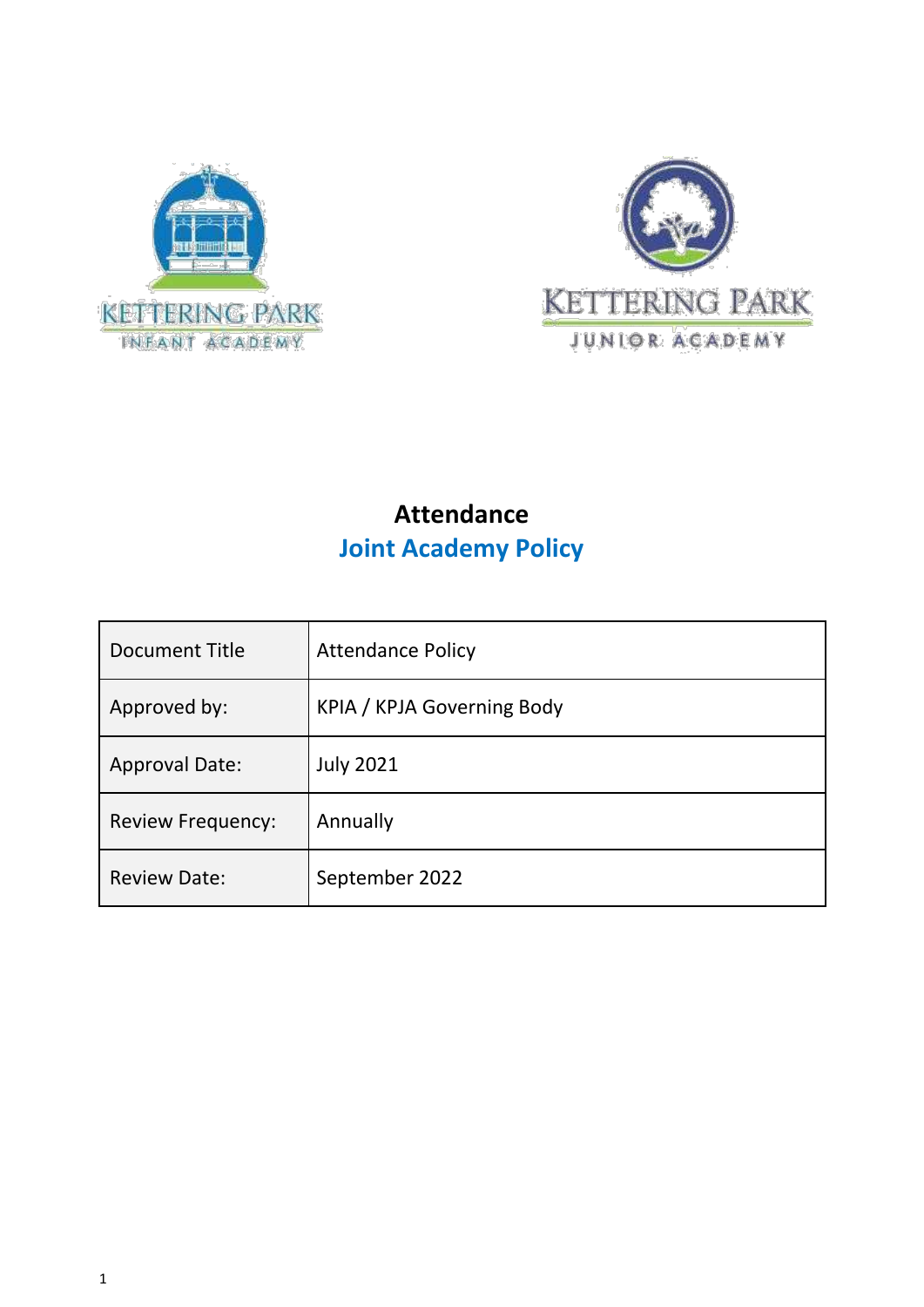#### **ATTENDANCE POLICY**

| <b>Contents</b>                                                 | Page           |
|-----------------------------------------------------------------|----------------|
| Importance of good attendance                                   | 3              |
| Expectations                                                    | $\overline{3}$ |
| <b>Registration Procedures</b>                                  | 4              |
| <b>Register Codes</b>                                           | 5              |
| <b>Rewarding Good Attendance</b>                                | 5              |
| Parents                                                         | 6              |
| <b>Children Missing from Education</b>                          | 6              |
| Leave of Absence                                                | 6              |
| Systems                                                         | 7              |
| Monitoring                                                      | 8              |
| Appendix 1 - Application for Leave of Absence during Term Time  | $9 - 10$       |
| Appendix 2 - Northamptonshire Code of Conduct                   | $11 - 16$      |
| Appendix 3 - Stage 1 - Absence letter                           | 17             |
| Appendix 4 - Stage 2 - Absence letter                           | 18             |
| Appendix 5 - Information for Parents: Parenting Contract        | 19             |
| Appendix 6 - Parenting contract and notes                       | $20 - 22$      |
| Appendix 7 - Stage 3 - Absence letter                           | 23             |
| Appendix 8 - Parenting Contract Review                          | 24             |
| Appendix 9 - Referral to Education Entitlement Service          | 25             |
| Appendix $10 - 12$ days consecutive unauthorised absence        |                |
| Appendix 11 - Response to request for term time absence.        | 27             |
| Appendix 12 - Application for Leave of Absence during Term time | 28             |
| Appendix 13 - Attendance Protocol/ Covid staggered timings.     | 29             |
| Appendix 14 - New covid related attendance codes.               | 30             |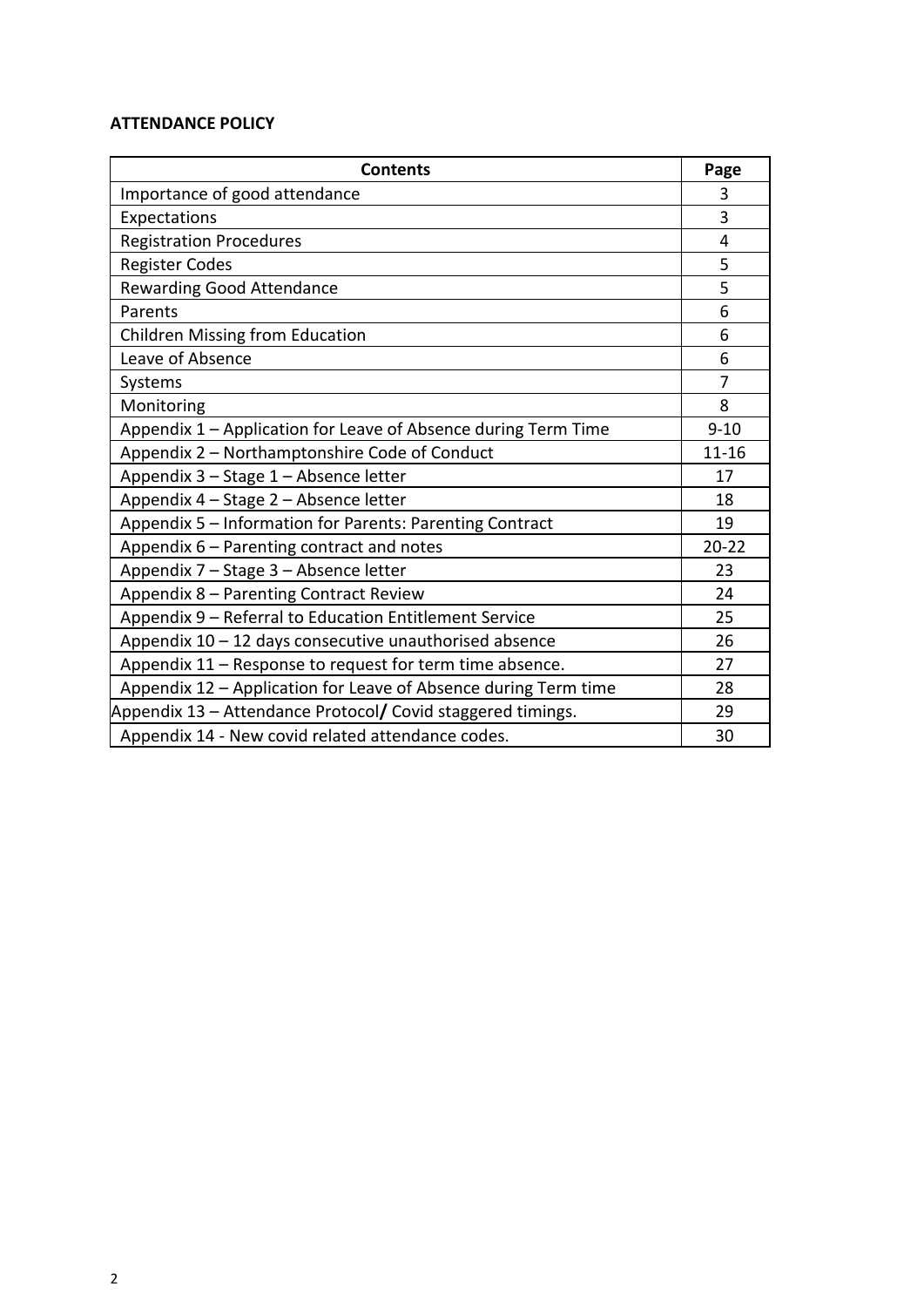## **The Importance of good attendance**

It is important to recognise the link between attendance and achievement. At Park Infant and Junior Academy we encourage all children to attend the academy regularly. Good attendance at the academies is essential for a pupils' education and establishes a positive working ethos early in life. Pupils learn best when they arrive punctually at the academies.

## **Expectations**

The Education Act 1996 requires the adult responsible to ensure their child receives efficient full- time education, suitable to their age, ability, aptitude and any other special needs they may have, either by regular attendance at the academy or otherwise.

Pupils are expected to attend the academy for the entire duration of the academic year, unless there is an exceptional reason for the absence. There are two main categories of absence;

- 1. Authorised absence is where the academy has accepted the explanation offered as satisfactory justification for the absence, or given approval in advance for such a request.
- 2. Unauthorised absence is when the academy has not received a reason for absence or has not approved a child's absence from academy after a parent's/carer's request.

Please be aware that when a parent/carer telephones the academy with information that their child is unable to attend due to illness, or other circumstances, this may not be automatically authorised. Your child's current and previous academy attendance will be taken into consideration and as a result the absence may not be authorised.

Keeping your child off with minor ailments such as a headache or slight cold is not acceptable. Repeated absences will require us to request that you obtain medical evidence from your doctor's surgery. This may be in the form of a date stamped compliment slip confirming your visit, a text message or prescription or medicine bottle. Any of the above is to be shown to the Office. (Please note that the academy is not asking any parent to incur a charge for such information and will not be liable for the cost). If your child has head lice, once they have been treated they can return to school on the same day.

#### **Signing in/out procedure**

Any child who has to leave the academy during academy hours for a medical appointment or similar reason must notify the school beforehand. This can be verbally to the class teacher, or a phone call to the Academy Office. Parents will be asked to complete a leave of absence form for all appointments.

Children attending medical appointments in the morning should be returned to school straight after the appointment.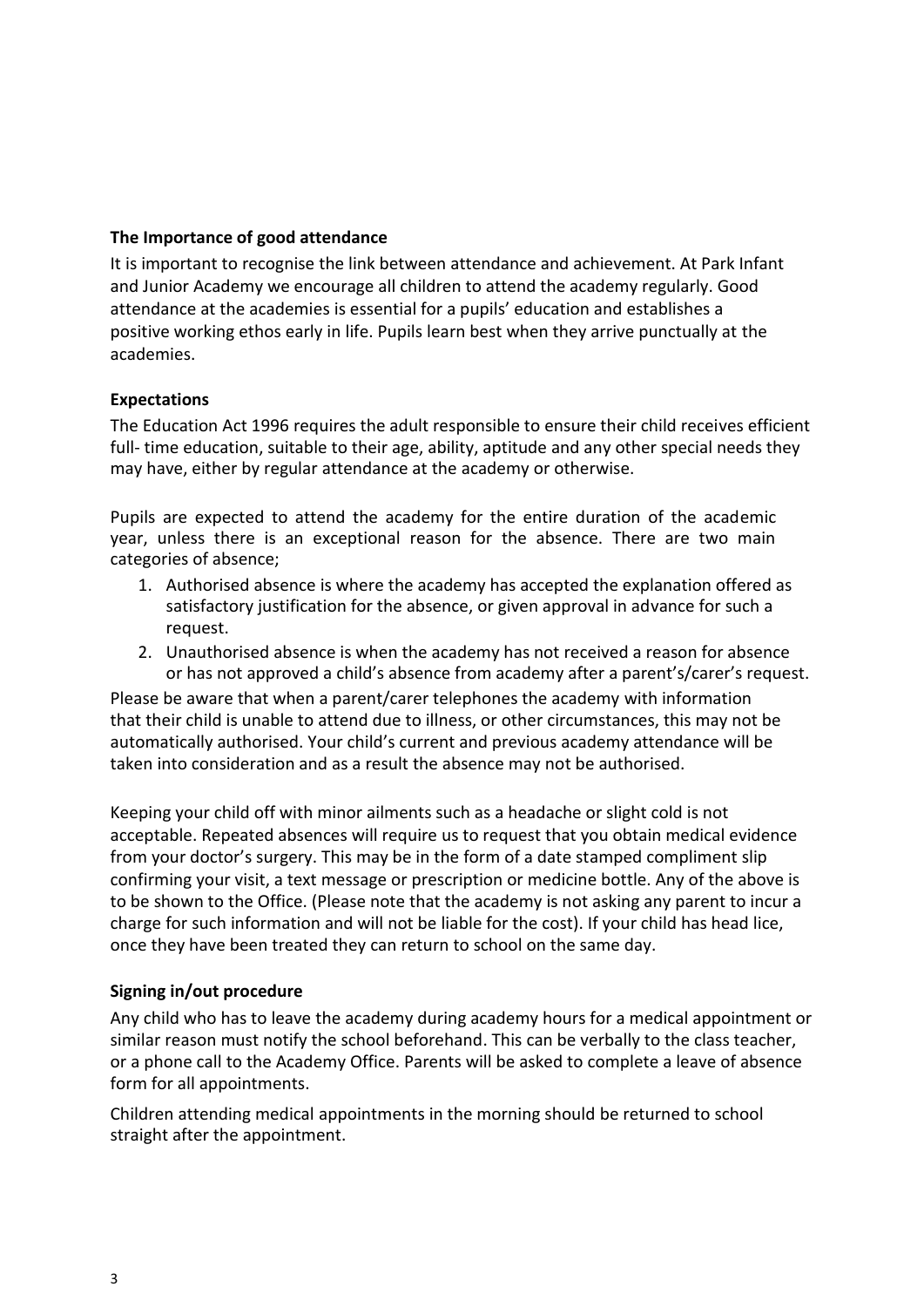#### **Dental and medical appointments**

Parents and carers are asked most earnestly not to arrange dental and medical appointments during academy sessions, except in cases of urgency or hospital appointments, so that considerable interference with academy work is avoided. Please do not keep children out of academy for the whole day unless absolutely necessary.

## **Pupils are expected to arrive at the academy on time.**

#### **Registration Procedures**

Registers are taken twice daily, in the morning and in the afternoon, using Arbor.

The morning register is closes at 9:00am in both academies

The afternoon registers in the infant academy are taken 12:30 for Reception and Year 1 and 1pm for Year 2 due to staggered lunchtimes.

The register at the junior academy is taken at 1:05pm.

Any child arriving after 9:05am will be registered as late.

#### **What happens if pupils are late?**

Pupils who arrive after the doors are locked will need to enter the academy through the main Academy Office door.

If a pupil is persistently late contact will be made with the parents to try to resolve the problem.

If a pupil arrives in the academy more than 20 minutes late and there is no acceptable explanation, the pupil has to be recorded as an 'late after register closes' for that session.

The academy will monitor daily attendance and lateness rates and will notify the Family Support Worker if there is cause for concern.

 Please see appendix 13 for staggered timings to the start and end of the school day due to Covid regulations.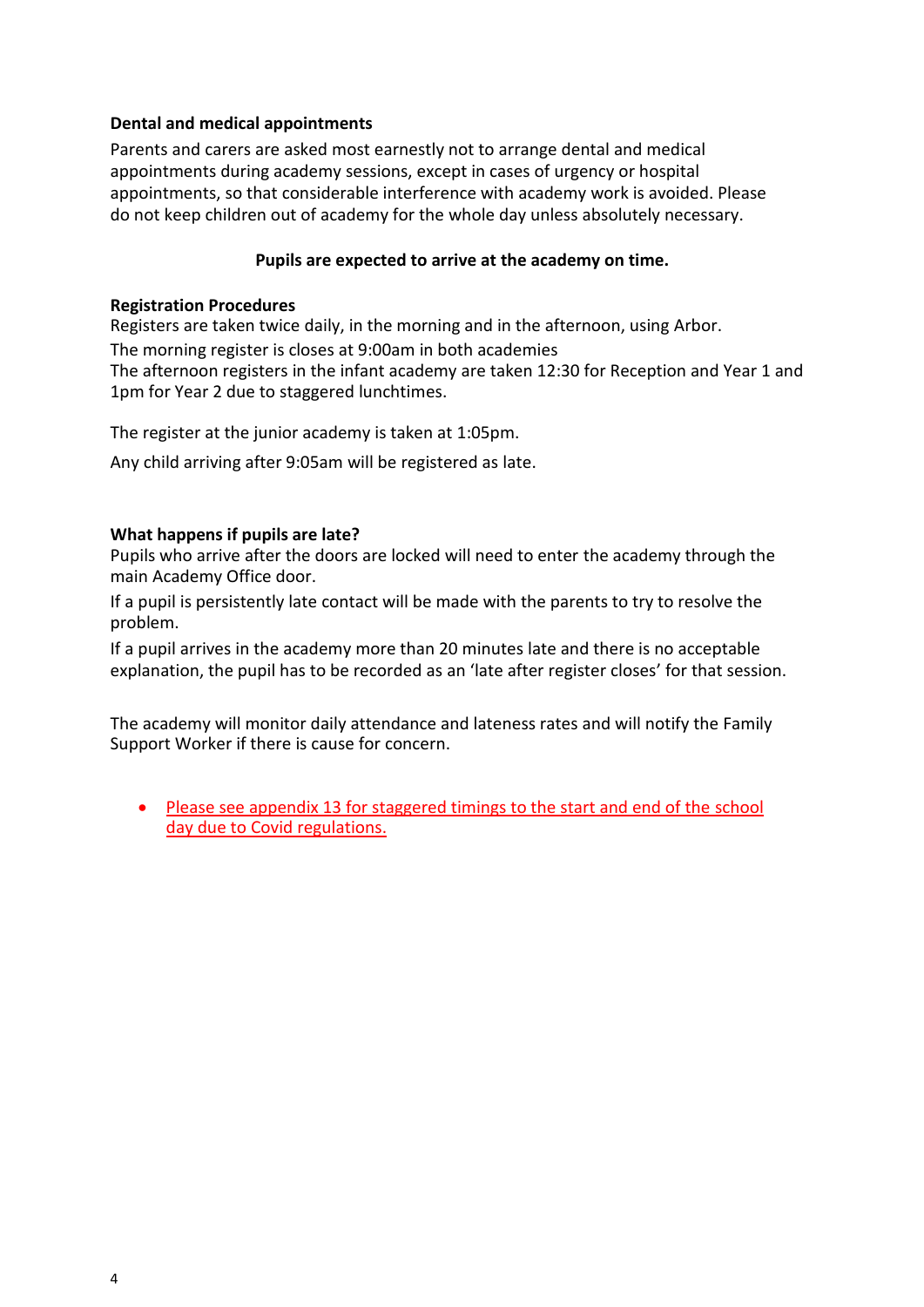## **Register Codes The following codes are applied on the registers:**

| <b>CODE</b>               | <b>DESCRIPTION</b>                                | <b>MEANING</b>                     |
|---------------------------|---------------------------------------------------|------------------------------------|
|                           | Present (AM)                                      | Present                            |
|                           | Present (PM)                                      | Present                            |
| B                         | Educated off site (NOT Dual registration)         | <b>Approved Education Activity</b> |
| C                         | Other Authorised Circumstances (not covered by    | Authorised absence                 |
|                           | another appropriate code/description)             |                                    |
| D                         | Dual registration (i.e. pupil attending other     | <b>Approved Education Activity</b> |
|                           | establishment)                                    |                                    |
| E                         | Excluded (no alternative provision made)          | Authorised absence                 |
| F                         | <b>Extended family holiday (agreed)</b>           | Authorised absence                 |
| G                         | Family holiday (NOT agreed or days in excess of   | Unauthorised absence               |
|                           | agreement)                                        |                                    |
| H                         | Family holiday (agreed)                           | Authorised absence                 |
|                           | Illness (NOT medical or dental etc. appointments) | Authorised absence                 |
| J                         | Interview                                         | <b>Approved Education Activity</b> |
| L                         | Late (before registers closed)                    | Present                            |
| M                         | Medical/Dental appointments                       | Authorised absence                 |
| $\boldsymbol{\mathsf{N}}$ | No reason yet provided for absence                | Unauthorised absence               |
| O                         | Unauthorised absence (not covered by any other    | Unauthorised absence               |
|                           | code/description)                                 |                                    |
| P                         | Approved sporting activity                        | <b>Approved Education Activity</b> |
| $\mathbf R$               | Religious observance                              | Authorised absence                 |
| $\mathsf{s}$              | Study leave                                       | Authorised absence                 |
| T                         | Traveller absence                                 | Authorised absence                 |
| U                         | Late (after registers closed)                     | Unauthorised absence               |
| V                         | <b>Educational visit or trip</b>                  | <b>Approved Education Activity</b> |
| W                         | Work experience                                   | <b>Approved Education Activity</b> |
| X                         | Non-compulsory academy age absence                | Not counted in possible            |
|                           |                                                   | attendances                        |
| Y                         | Enforced closure                                  | Not counted in possible            |
|                           |                                                   | attendances                        |
| Z                         | Pupil not yet on roll                             | Not counted in possible            |
|                           |                                                   | attendances                        |
| #                         | Academy closed to pupils                          | Not counted in possible            |
|                           |                                                   | attendances                        |

#### **Rewarding Good Attendance**

 At the end of each term children whose attendance is 100% will receive a certificate. The class with the highest weekly attendance will receive a certificate/trophy.

Coding for attendance: More than 98% - 100% = excellent, 96% - 97% = good, less than 95% more than 90% requires improvement, less than 90% cause for concern

• See appendix 14 for new covid- related attendance codes.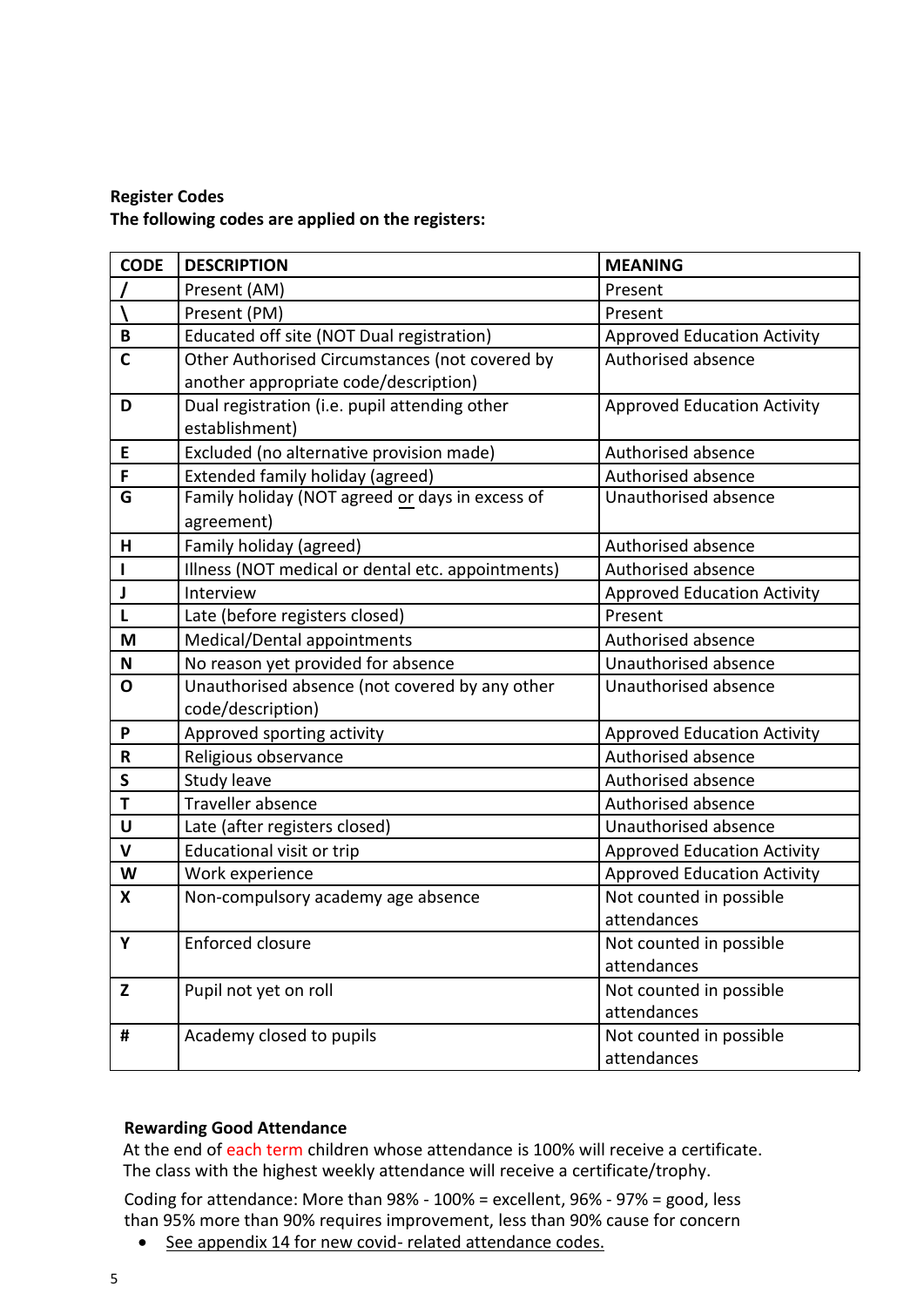#### **Parents**

In this instance, under Section 576 Education Act 1996, a parent/carer is defined as any adult who has day to day care of the child during the period in question.

Under current legislation, parents/carers are legally responsible for ensuring that their child attends the academy regularly and punctually. Should a child be unable to attend the academy for whatever reason or is late, parents are requested to notify the academy by telephone before 8.55 a.m. on the first day of absence and on each subsequent day of absence.

The academy must consider a pupil's absence or arrival after the registers are closed to be unauthorised until a satisfactory explanation is given by a parent or guardian.

Parents should provide an explanation for the absence upon their child's return to the academy even where the academy has previously been made aware of the absence.

To help parents monitor their child's attendance and punctuality, attendance rates will be reported at each parents evening and recorded on the child's end of year report. Any concerns with regards to attendance will be spoken about during the two parent's evenings over the year as well as by the Family Support Worker during the year.

#### **Children Missing from Education Procedures**

If a child is absent and initial contacts are not returned, and contact cannot be made with the parent/carer, then the Family Support Worker or Attendance Officer will visit the home address in order to establish the safety of the child.

Letters will be sent to the family and a record will be kept in the academy office. If a pupil does not return to school for ten days after an authorised absence or is Absent from school without authorisation for twenty consecutive school days, the pupil can be removed from the admission register when the academy and LA have failed to jointly establish the whereabouts of the child.

*Information taken from the DFE Children Missing Education – Statutory guidance for Local Authorities September 2016.* 

#### **Leave of Absence (including term time holidays)**

In April 2013, the Government made amendments to the Education (Pupil Registration England) Regulations, these came into effect on 1st September 2013.

Head teachers are no longer able to grant leave of absence during term time unless there are 'exceptional circumstances', (for example a family crisis, the funeral of a close relative, an entrance exam or an arts performance.)

Authorisation for term time absence is at the discretion of the Head teacher and Local Academy Committee.

This means that Head teachers are no longer able to authorise holidays taken in term time.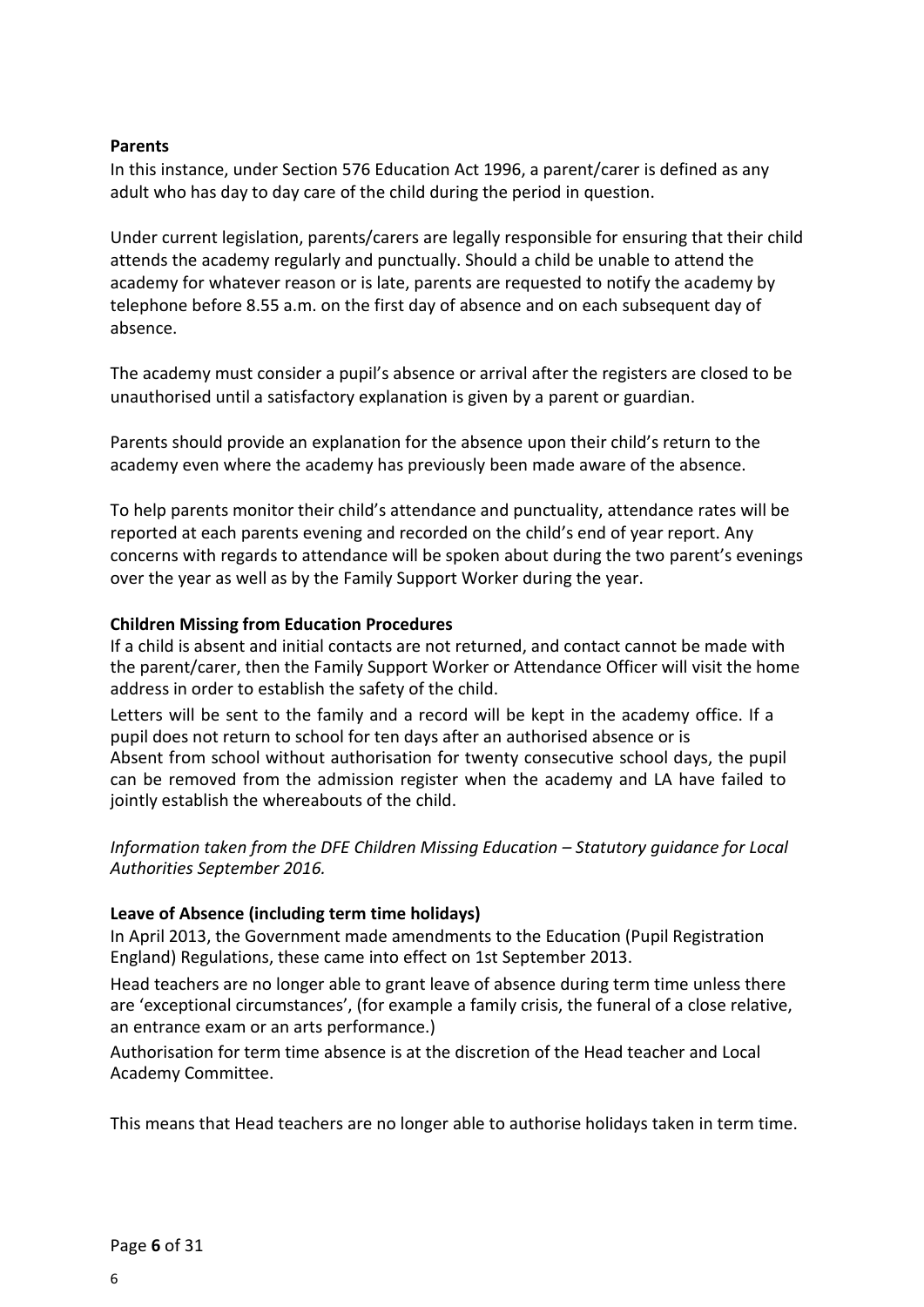Requests for leave of absence must be put in writing to the Head teacher. A template letter (see Appendix 1) is available from the Academy Office or on the academy website.

A leave of absence taken without authorisation may be referred to Education Entitlement Service.

This may result in prosecution proceedings, or a Fixed Penalty Notice. If a Fixed Penalty Notice is issued, a separate Fixed Penalty Notice would be issued to each parent for each child. The rate is £60 per parent per child if paid within 21 days and rises to £120 if paid between 21 and 28 days.

If the Fixed Penalty Notice is not paid each parent may be liable to prosecution at the Magistrates Court, and if proved, each Fixed Penalty Notice may receive a criminal conviction, and/or a fine to the maximum of £1000 plus costs.

Fixed Penalty Notices are issued by North Northamptonshire County Council. At Park Infant and Junior Academies, we follow the Northamptonshire Code of Conduct and refer parents when a pupil has a minimum of 10 consecutive academy sessions or 12 academy sessions recorded as unauthorised in a 6 week academy period; an academy day is two sessions (morning and afternoon). *Please see Appendix 2 for further details.*

Parents should be aware that if they are issued with 2 penalty notices during a child's academy career (from Reception to YR 11) then, should a third offence be prosecuted, it will result in an automatic custodial sentence.

#### **Systems**

Individual attendance levels will be monitored and steps taken if a child's attendance is below 95%, there has been 12 sessions of unauthorised absence in the previous 6 weeks or there has been 5 consecutive days of unauthorised absence.

- Stage 1:- If a child's cumulative attendance falls below 95% then the Stage 1 standard letter will be sent to inform parents/carers *(see Appendix 3).*
- Stage 2:- If cumulative attendance remains below 95% for a second month then the Stage 2 letter (*see Appendix 4*) will be sent inviting the parents to a 'Parent Contract Meeting' (PCM). Notes to explain the purpose of this meeting will also be sent *(see Appendix 5)*

A Parent Contract Meeting (PCM) will take place to set targets for attendance and identify any support required. All meeting notes will be recorded on the standard form *(see Appendix 6).*

Stage 3:- If parents/carers fail to engage with the PCM process then the Stage 3 *(see Appendix 7)* letter will be sent inviting the parents to implement an EHA with the Family Support Worker. An EHA will be offered for all PCM cases. If it is declined, this will be recorded on the pupil's file and confirmed in writing to the parents. The child's views will be sought. From this point absences will not be authorised without medical evidence.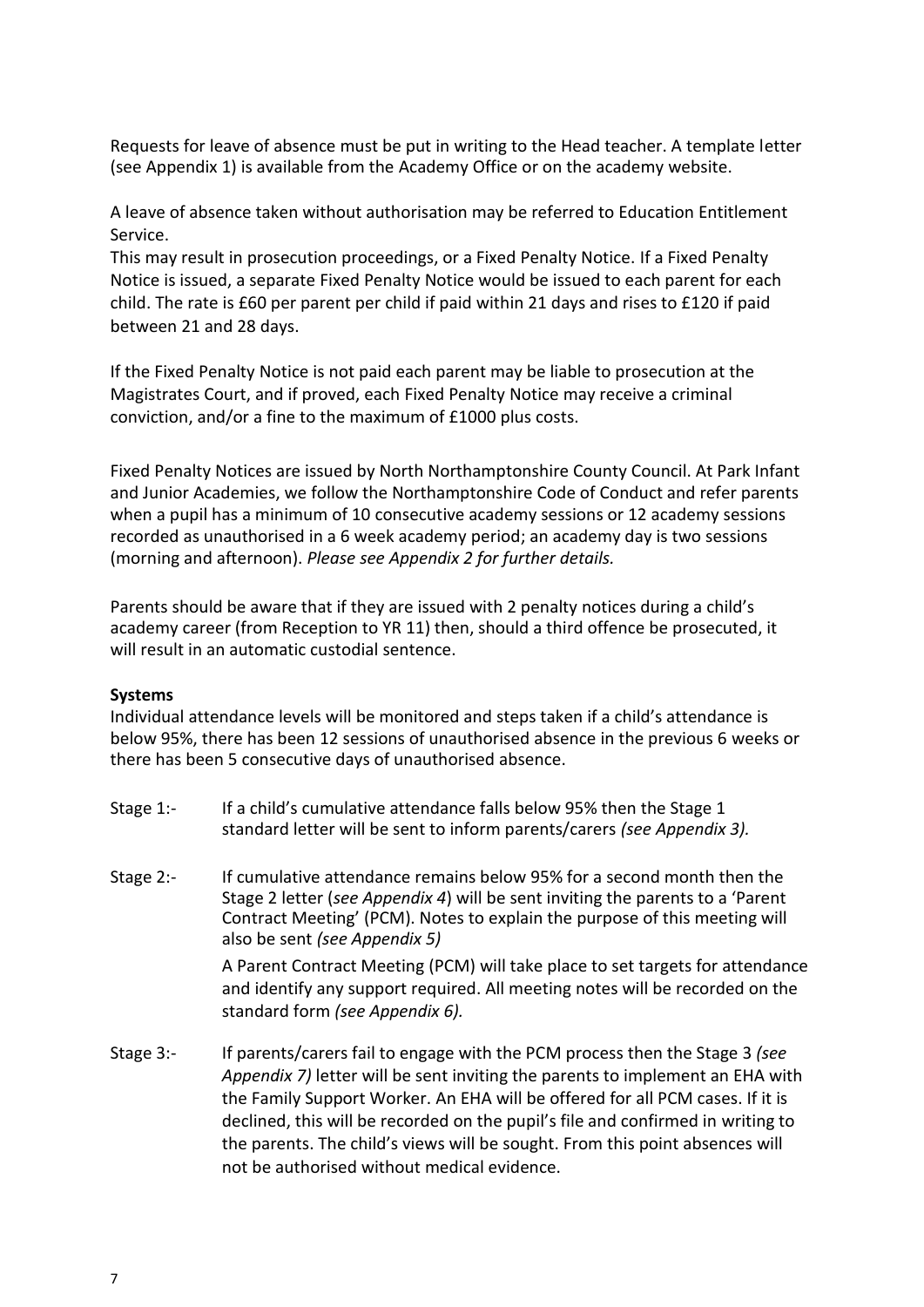A review period of 5 weeks will be set.

After 5 weeks a review will take place and the outcome will be recorded (*see Appendix 8*). If targets are met, then there is no longer a need for the contract. If there has been some improvement then continue to monitor for a further 5 weeks. If no improvement, we will seek advice from Educational and Inclusion Partnership Team and possibly make a referral *(see Appendix 9).*

If a child has 5 consecutive days of unauthorised absence then a referral will be made to the Education and Inclusion Partnership Team (EIPT) and the parent informed in writing *(see Appendix 10).*

If, following this referral to the EIPT, a child's attendance continues to be a concern this could result in legal action being taken.

#### **Monitoring**

Individual pupil attendance data will be reported to parents at least annually.

Academy attendance data will be monitored monthly including analysis and trends for different groups of pupils.

Attendance reports will be shared at the Local Academy Committee meetings including the number of children at each stage of the process.

#### **Late Collection**

If children are not collected when the academy finishes at 3.10pm at the Infant and 3:15pm at the Junior academy then parents will be contacted. If this becomes a regular problem the academy's Family Support Worker will be informed.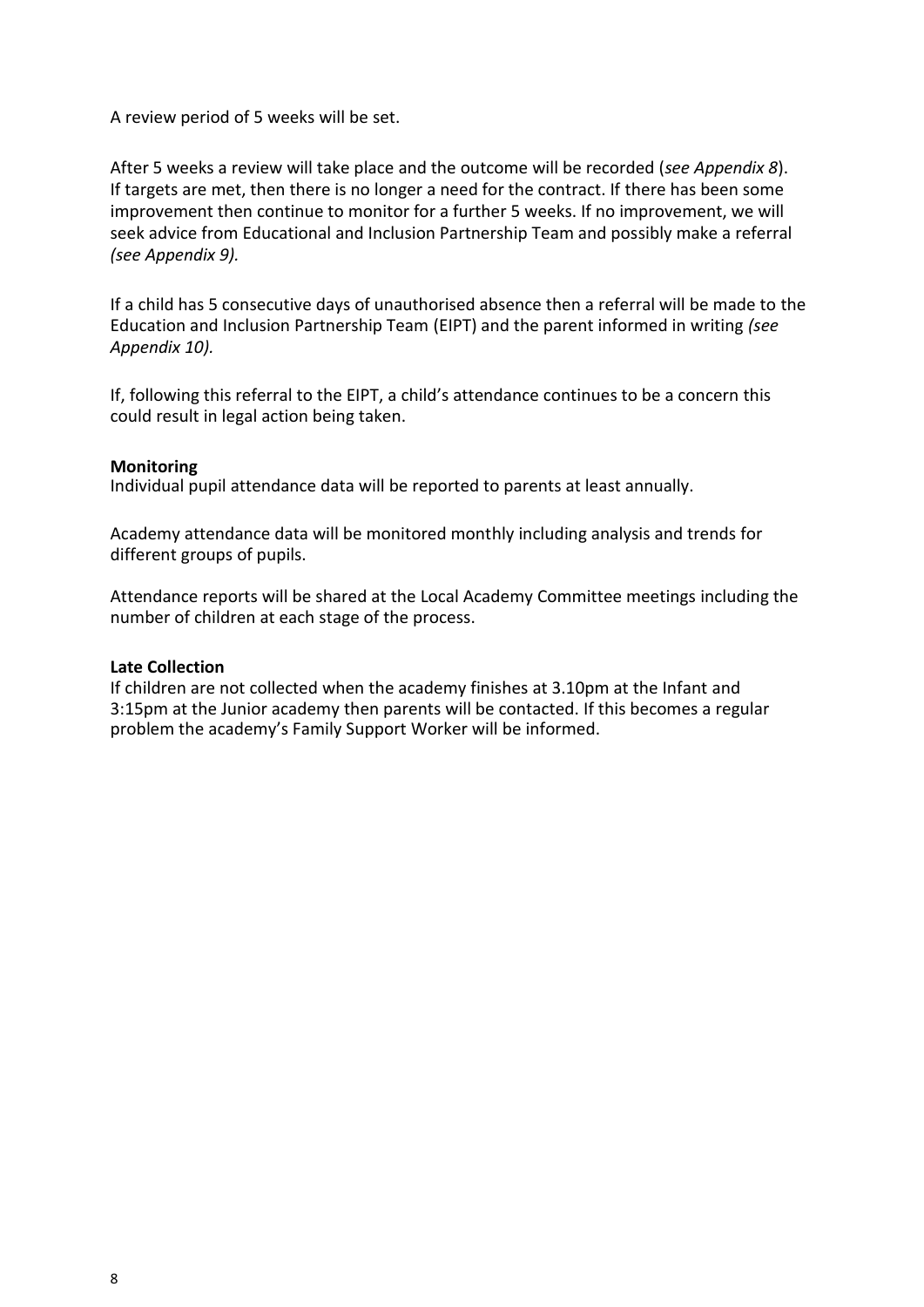#### **Appendix 1: Application for leave of absence in term time**

Kettering Park Infant Academy and Kettering Park Junior Academy, the Local Authority and Government believe that absence during term time should be avoided as it can have a damaging effect on pupils' education and overall achievement. However, it can be recognised that there may be exceptional reasons that may justify authorisation of the absence by the head Teacher.

The Education (Pupil Registration) (England) (Amendment) Regulations 2013 explanatory notes states:

Regulation 7 of the 2006 Regulations is amended to prohibit the proprietor of a maintained academy granting leave of absence to a pupil except where an application has been made in advance and the proprietor considers that there are exceptional circumstances relating to the application.

As a result of the changes, we at Kettering Park Infant Academy and Kettering Park Junior Academy have revised our Attendance Policy to include the following:

• Application is to be made in advance by the parent on the form overleaf. This may be obtained from the academy office and the website.

• Leave of absence will only be granted where the Head Teacher considers it is due to 'exceptional circumstances'. Parents will be informed within 7 academy days as to whether the request has been authorised.

Leave of absence taken without authorisation may be referred to the Education Entitlement Service. This may result in prosecution proceedings, or a Fixed Penalty Notice. If a Fixed Penalty Notice is issued, a separate Notice would be issued to each responsible adult for each child.

The rate per parent/carer per child will be £60 if paid within 21 days and rising to £120 if paid between 22 and 28 days.

If the penalty notice is not paid, each parent/carer may be liable to prosecution at the Magistrates Court, and if proved, each notice may receive a criminal conviction and/or fine to a maximum of £1000 plus costs.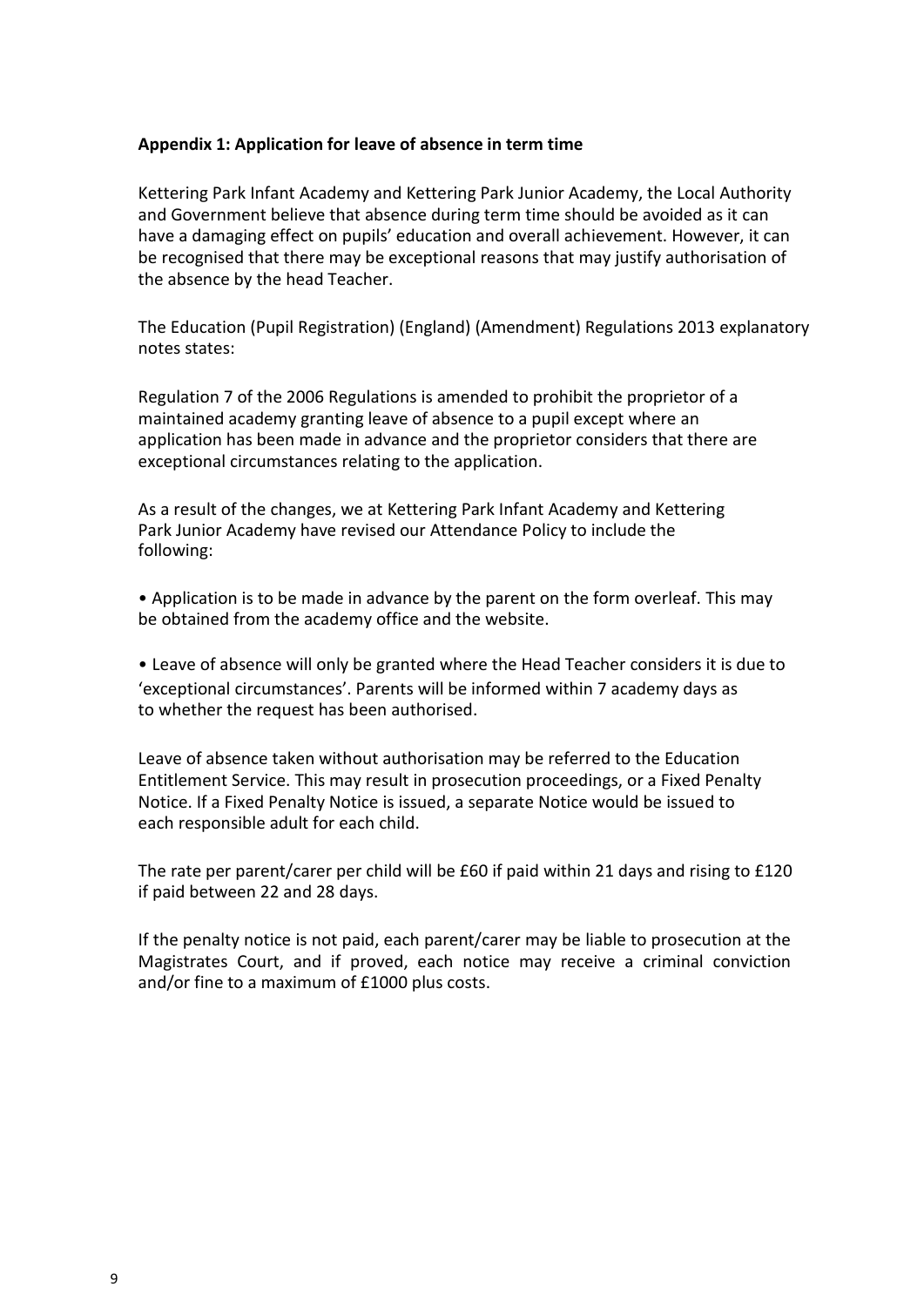



#### **PLEASE READ THE INFORMATION OVERLEAF BEFORE COMPLETING THIS FORM**

| Pupil 1 Name: | Class: |
|---------------|--------|
| Pupil 2 Name: | Class: |
| Pupil 3 Name: | Class: |

I request permission for leave of absence for the above named child/ren

From: To:

Please state the exceptional circumstances for this request: -

Signature of Parent/Carer: Date: Date:

| <b>FOR OFFICE USE ONLY:</b>                                                     |                                                    |                          |
|---------------------------------------------------------------------------------|----------------------------------------------------|--------------------------|
| Pupil 1 Current attendance:                                                     | Last year's attendance:                            | Child Age:               |
| Pupil 2 Current attendance:<br>Pupil 3 Current attendance:                      | Last year's attendance:<br>Last year's attendance: | Child Age:<br>Child Age: |
|                                                                                 |                                                    |                          |
| Signed:                                                                         | Date:                                              |                          |
| On Arbor                                                                        |                                                    |                          |
| <b>Parents Information:</b><br>Authorised                                       |                                                    |                          |
|                                                                                 |                                                    |                          |
| Unauthorised<br>Exceptional reason accepted: YES / NO                           |                                                    |                          |
| THIS ABSENCE HAS BEEN UNAUTHORSIED. WE THEREFORE EXPECT YOUR CHILD TO BE IN THE |                                                    |                          |
| <b>ACADEMY ON</b>                                                               |                                                    |                          |
|                                                                                 |                                                    |                          |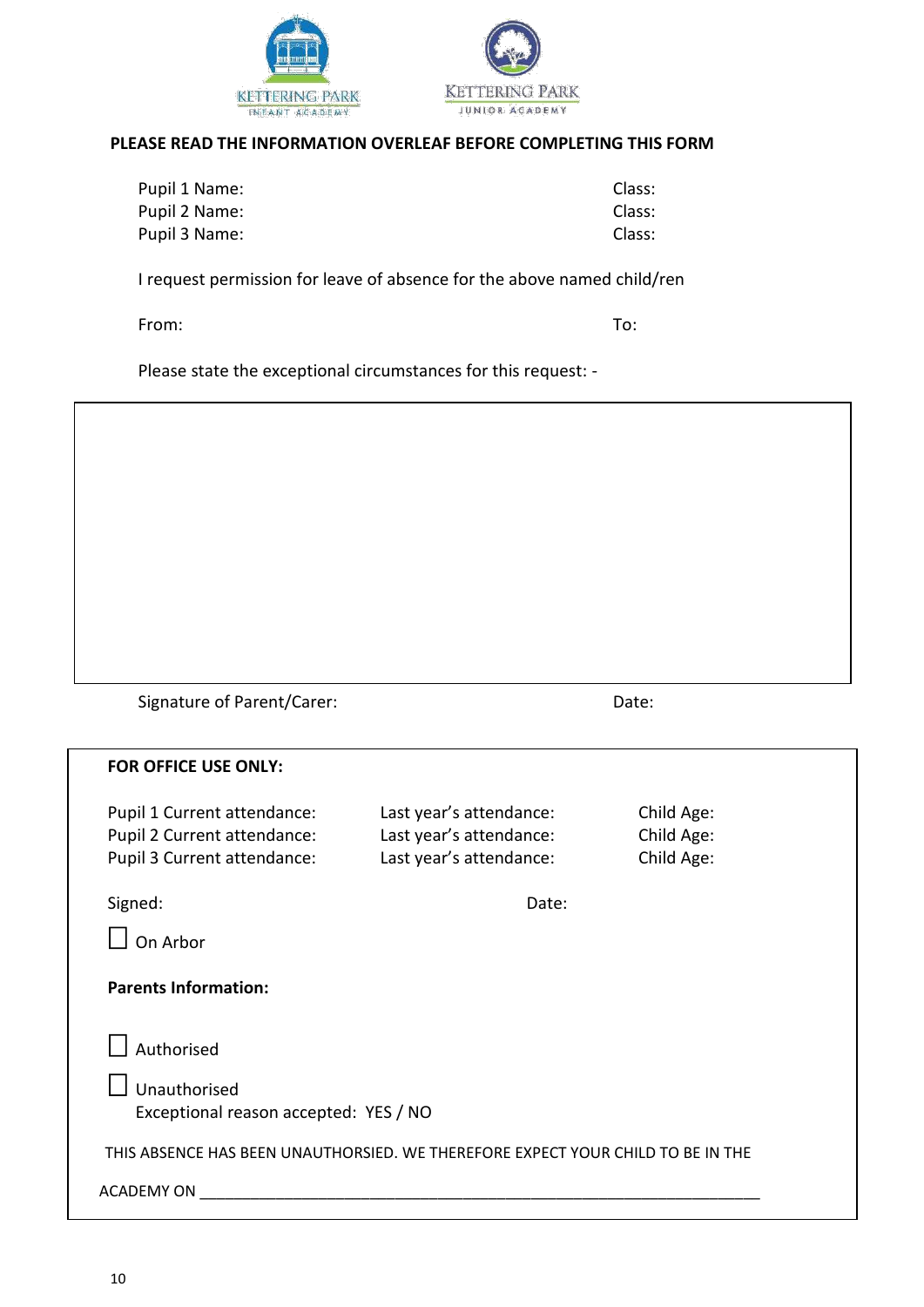

## **Appendix 2: Northamptonshire Code of Conduct**

## Code of Conduct Penalty Notices to Address Absences and Poor Attendance at Academy or Alternative Provision

#### **Rationale**

1. The purpose of this Code of Conduct is to ensure that the associated powers are applied consistently and fairly across the Local Authority area and that suitable arrangements are in place for the administration of Penalty Notices.

2. Regular and punctual attendance at academy, or alternative provision, is both a legal requirement and essential for children and young people to maximise their educational opportunities. Penalty Notices offer a swift intervention which Northamptonshire County Council (NCC) will use to deal with issues of unauthorised absence before they become entrenched.

3. An offence occurs if a parent/carer fails to secure a child's attendance at academy, or alternative provision, at which they are a registered pupil and that absence is not authorised by the academy, or alternative provision.

4. In addition a Penalty Notice can be used to help ensure parents fulfil their responsibilities to ensure their child is not out in a public place without reasonable justification during the first five days of every exclusion from academy.

#### **Authorisation**

1. The primary responsibility for the issuing of Penalty Notices rests with the Local Authority. Educational Inclusion & Partnership Team (EIPT) of NCC will therefore issue Penalty Notices in Northamptonshire. This ensures consistency and will prevent conflict with other enforcement sanctions

2. Although professionals other than those within the Local Authority (e.g. Head Teachers, the Police etc.) are accredited persons within the legislation, able to issue Penalty Notices, there is no requirement for them to do so. In Northamptonshire it has been agreed that the Police will not issue Penalty Notices. If a Head Teacher feels it is appropriate for a Penalty Notice to be issued they must refer to the EIPT. This will avoid a Penalty Notice being issued when the EIPT is instigating legal intervention proceedings for irregular academy attendance or where a Penalty Notice is not deemed an appropriate form of intervention.

3. Penalty Notices will be issued by First Class post to satisfy evidential requirements.

4. EIP will act upon requests to issue Penalty Notices from academies, academies, or alternative education providers and Northamptonshire Police, provided that;

a) All relevant information is supplied in the specified manner;

b) The circumstances of the pupil's absence meets the requirements of this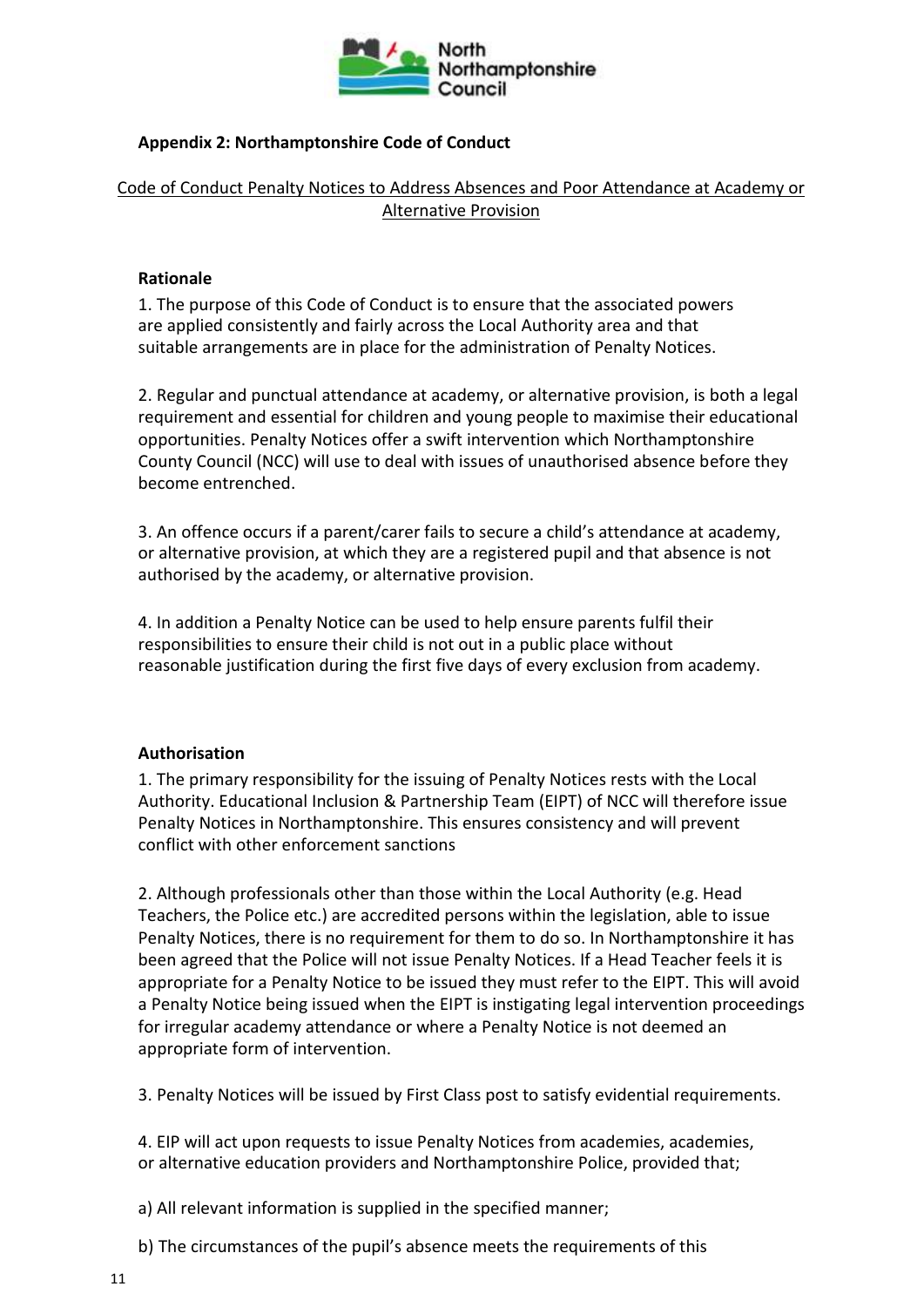Code of Conduct; and

c) The issuing of a Penalty Notice does not conflict with other interventions strategies in place or other enforcement sanctions already in process.

## **Criteria for Issuing Penalty Notices**

1. Penalty Notices are issued to parents as defined under Section 576 of the Education Act 1996, in relation to children of compulsory academy age. Under the Act the term

"parent" includes;

All natural parents, whether they are married or not;

Any person who, although not a natural parent, has parental responsibility for a child or young person;

Any person although not a natural parent has care of a child or young person. Having care of a child or young person means that a person with whom the child lives and who looks after a child, irrespective of what their relationship is with a child.

2. They may be issued for children at maintained academies, academies, free academies and alternative provision providers in Northamptonshire.

3. In accordance with the definition of parent, and thereby parental responsibility for non-academy attendance, more than one person may be liable for the offence. In such circumstances, separate notices will be issued to each person.

4. Penalty Notices may be issued when:

- $\triangleright$  There has been an unacceptable level of unauthorised absence from an educational establishment and enforcement is necessary to improve attendance.
- $\triangleright$  Unauthorised absence is absence without permission from a head teacher or other authorised representative from the academy. This includes all unexplained or unjustified absences. The categories of authorised and unauthorised absence are explained in the Guidance to the Education (Pupil Registration) (England) Regulations 2006.
- $\triangleright$  A minimum of 10 sessions of unauthorised absence in a 6 academy week period will usually have occurred. However, a shorter period of time may be considered appropriate in some circumstances.

In the case of a unauthorised holiday taken during term time, if;

- Parents have not sought permission from the Head Teacher before taking their child out of academy for a holiday in term time.
- The Head Teacher has refused the request but the absence occurs anyway; or
- A pupil has not returned to academy by the agreed date with no satisfactory explanation.
- And there have been 10 sessions of unauthorised absence in a 6 academy week period.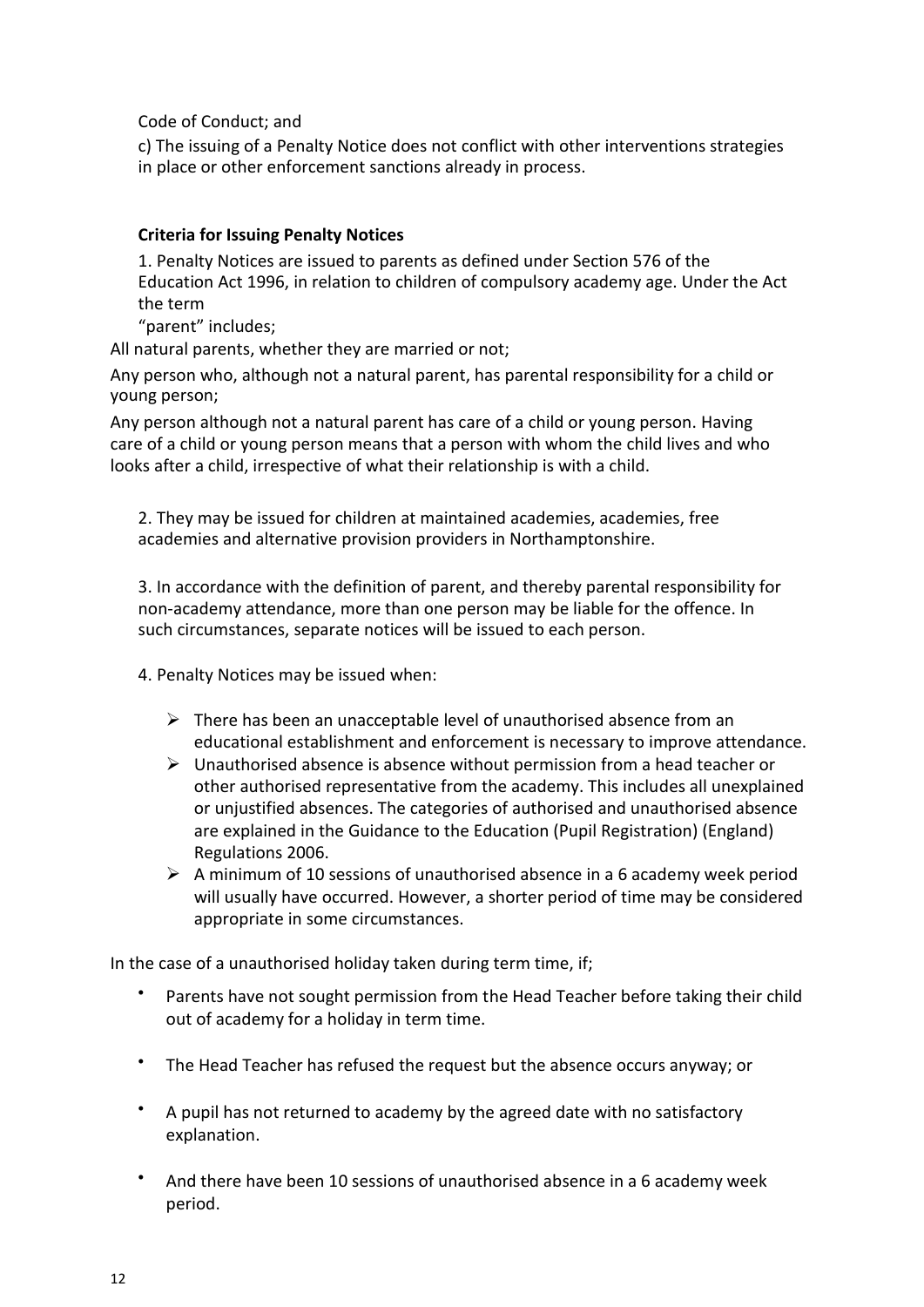- Each case is considered on its own individual merits**.**
- A pupil is persistently late to academy, i.e. arrives after the register has closed;

Under truancy sweeps carried out under Crime and Disorder Act 1998 powers, a minimum of 5 sessions of unauthorised absence may generate a Penalty Notice, if these unauthorised absences occur in the 6 academy weeks (maximum) after the child was stopped on a the truancy sweep; and

When an excluded child is present in a public place during academy hours on a day which is one of the first 5 academy days to which the exclusion relates or, where that exclusion is for a fixed period of 5 days or less, any of the days to which the exclusion relates, under the protocol for Section 103 of the Education and Inspections Act 2006.

Alternative action may need to be considered if academy attendance offences re-occur, in the light of advice from Legal Services.

## **Withdrawal of Penalty Notices**

Once issued a Penalty Notice can only be withdrawn in the following circumstance;

The Penalty Notice has not been issued in accordance with the Code of Conduct. Evidence has been established that the Penalty Notice was issued to the wrong person. There are material errors in the information leading to the issue of the Penalty Notice.

The period for payment has expired and the Local Authority does not intend to institute legal proceedings for which the Penalty Notice relates.

#### **Payment of Penalty Notices**

The arrangements for the paying of Penalty Notices will be detailed on the Penalty Notice.

Revenue generated from the Penalty Notices will be used to cover the costs of issuing and enforcing notices, or the cost of prosecuting recipients who do not pay.

#### **Non-Payment of Penalty Notices**

The Penalty is £60 if paid within 21 days of receipt of the Penalty Notice (assumed as 2 working days following the Notice being sent by first class mail), or £120 if paid after 21 days but within 28 days of receipt of the Penalty Notice.

If the Penalty Notice is not paid in full by the end of the 28 day period, the Local Authority may prosecute for the offence to which the Notice applies. The prosecution relates to irregular academy attendance under Section 444 of the Education Act 1996. Where a prosecution is an appropriate course of action a Caution may be offered by the Local Authority as an alternative method of disposal.

There is no statutory right of appeal against the issuing of a Penalty Notice.

A record will be kept of all prosecutions relating to offence for which a Penalty Notice was issued.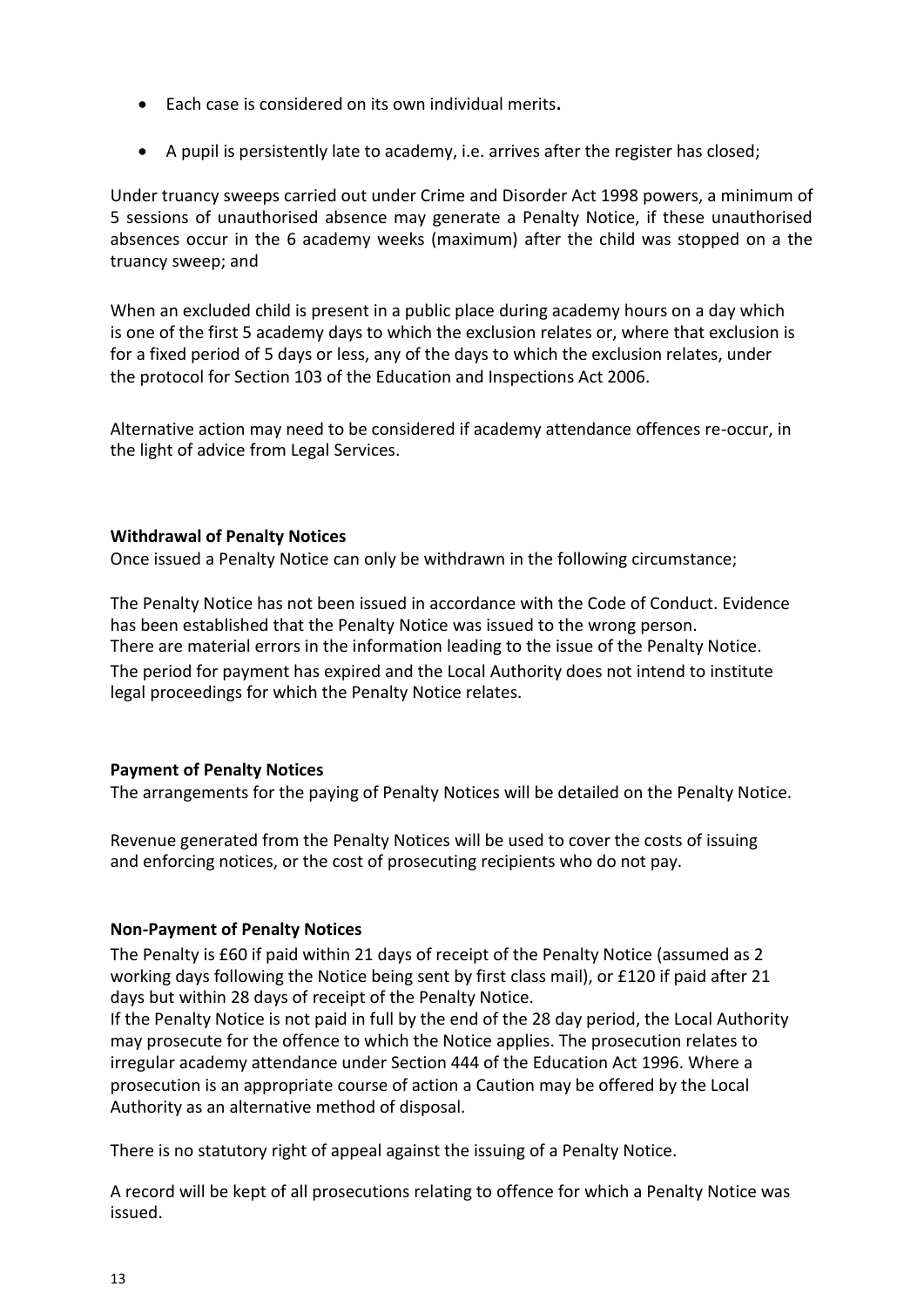## **Legislation**

1. Section 23 Anti-Social Behaviour Act 2003 empowers authorised officers of a Local Authority, Head Teachers (and Deputy and Assistant Head Teachers authorised by the Head) and Police Officers (including Community Support Officers) to issue a Penalty Notice in cases of unauthorised absence from academy, or alternative provision.

2. The Education (Penalty Notices) (England) Regulations 2004 came into force on 27th February 2004.

3. The Education (Penalty Notices) (England) Regulations 2004 require the Local Authority, in consultation with the above, to develop a code of conduct for issuing of Penalty Notices. Any person issue a Penalty Notice must do so within the terms of this code of conduct) the Code of Conduct").

4. The Education (Penalty Notices) (England) Regulations 2005 extends the issuing of Penalty Notices to alternative provision.

5. The Education (Penalty Notices) (England) (Amendment) Regulations 2012 confirms the increase in the amount of penalty where the offence are alleged to have been wholly or partly committed after 1st September 2012.

6. Education (Penalty Notices) (England) (Amendment) Regulations 2013 confirm that the penalty of £60 must be paid within 21 days or after that period increase to £120 to be paid within 28 days.

7. The Education (Pupil Registration) (England) (Amendment) Regulations 2013 remove all reference to family holiday and extended leave as well as the statutory threshold of 10 academy days. Amendments make clear that Head Teachers may not grant any leave of absence during term time unless there are exceptional circumstances. Head Teachers should determine the number of academy days a child can be away from academy if the leave is granted.

8. The education provisions of the Anti-Social Behaviour Act 2003 apply to all parents who fall within the definition of parent as set out in Section 576 of the Education Act 1996.

9. Penalty Notices supplement existing sanctions currently available under Section 444 Education Act 1996 or Section 36 Children Act 1989 to enforce attendance at academy or alternative provision.

10. Education and Inspections Act 2006; giving authorisation to Penalty Notices when a child has been excluded.

11. This Code of Conduct complies with the requirements set out in Sections 14-16 of the Education (Penalty Notices) (England) Regulations 2007.

12. The issuing of Penalty Notices must conform to all requirements of the Human Rights Act and Equal Opportunities legislation.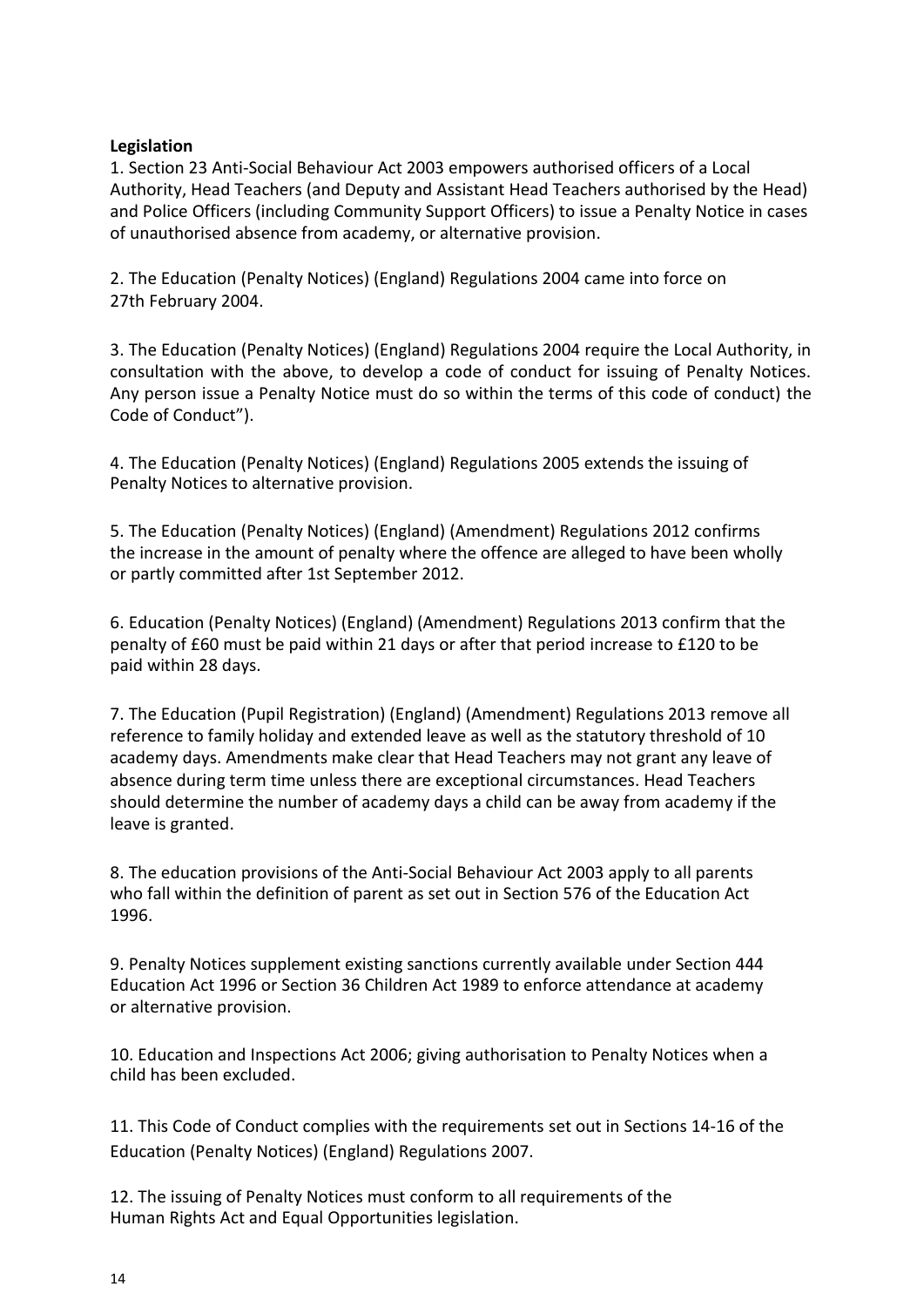

## **Appendix 2 contd: Penalty Notices, a guide for parents**

#### **Educational Inclusion and Partnership Team A Brief Guide to Penalty Notices**

Sections 444 Education Act 1996 Anti-Social Behaviour Act 2003 Crime and Disorder Act 1998

This leaflet offers you a brief summary about the (PN) scheme and what it could mean for you.

#### **What is a PN?**

A Penalty Notice (PN) is an alternative to prosecution and requires the parent(s) to pay a fixed amount as a fine for their child's irregular attendance at academy.

It is issued per parent, per child. Please note only a head teacher can authorise absence from academy.

#### **Who issues them?**

In Northamptonshire the Local Authority issues them through the Educational Inclusion and Partnerships team.

#### **When are they used?**

When a pupil has a minimum of 10 academy sessions recorded as unauthorised in a 6 academy week period; an academy day is two sessions (morning and afternoon)

This includes;

Any absence marked in the register as unauthorised.

Persistent late arrival at academy after the register has been taken and is recorded as an unauthorised absence.

An absence in term time which has not been authorised by the head teacher. The Government has directed that head teachers may only grant leave in exceptional circumstances.

PNs can also be used during the first 5 days of exclusion. Parents are made aware of the consequences by letter when a child is excluded from academy.

#### **Please note**

**If the academy refers a period of absence that is longer than 15 consecutive academy days; the Educational and Inclusion Partnership team may consider that a PN is not appropriate.**

**In these instances the matter may proceed to a prosecution.**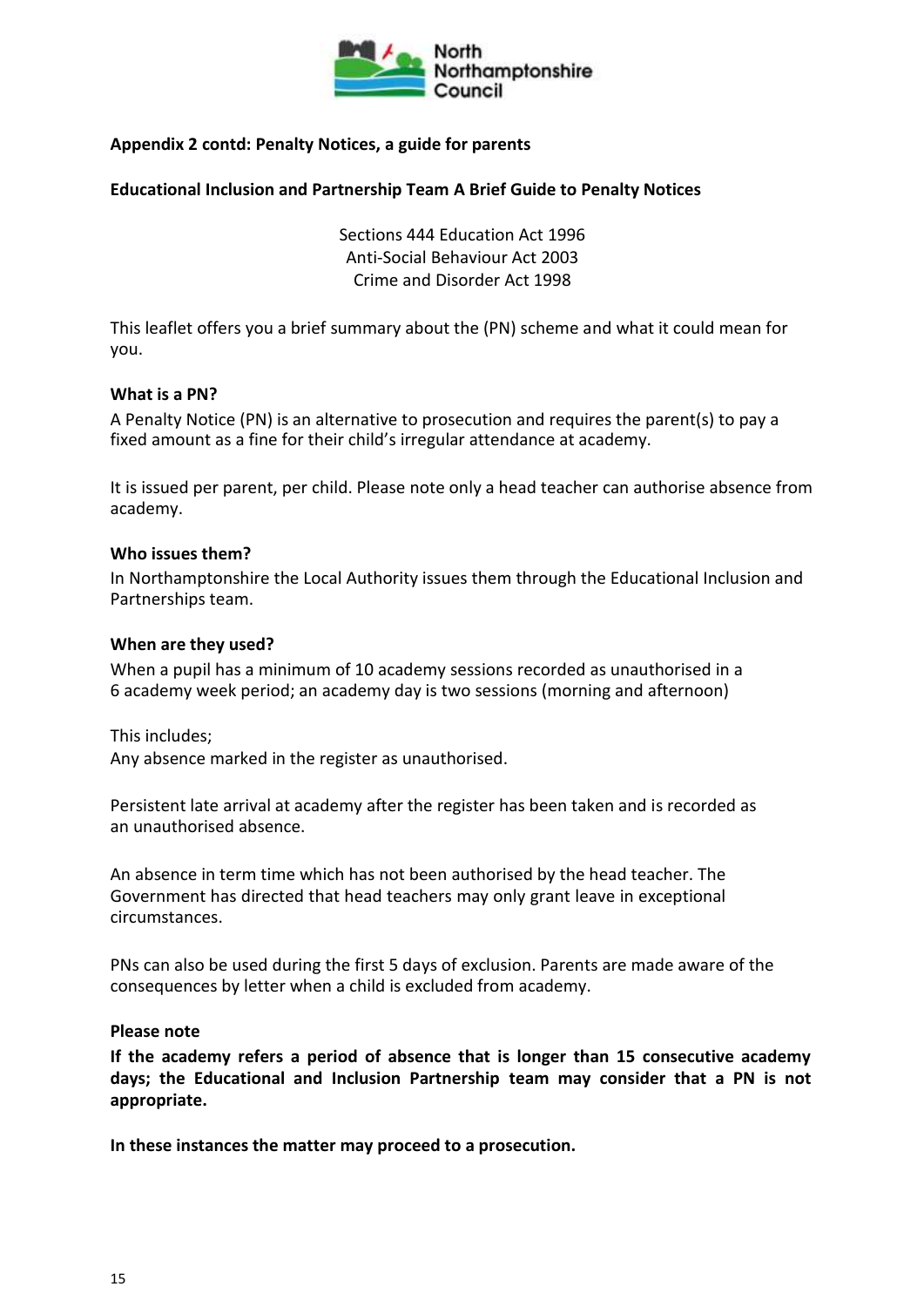**Determination about whether it is appropriate to use a penalty notice will be based on the individual circumstances of each case.**

**If a parent knows that their child is failing to attend academy regularly and there is reasonable justification for not ensuring that their child attends then it is for the parent/carers to prove that reasonable justification.**

#### **How much is the PN?**

The PN is issued with an invoice for £120 and 28 days are given for you to settle the Penalty. If the PN is paid within the first 21 days the amount payable is reduced to £60.

#### **How do I pay?**

The information on how to pay is included on the PN. Payment cannot be made in part or by instalments.

## **What happens if I don't pay?**

If you don't pay within the 28 days the Local Authority will consider instigating a prosecution in the Magistrates Court for the offence of irregular academy attendance. If proven this could result in a criminal conviction, fine of up to £1000 per parent per child and/or a parenting order or a community service order and also costs.

## **Can I appeal?**

There is no statutory right of appeal once a PN has been issued.

## **Can I be prosecuted if I pay the Penalty Notice?**

You cannot be prosecuted for the period of absence identified in the Penalty Notice. You may subsequently be prosecuted for further periods of unauthorised absence from academy.

Each case is considered on an individual basis

## **\*\* REMEMBER \*\***

Academy staff would much rather work with parents/carers to resolve irregular attendance than resort to enforcement actions like Penalty Notices or Court.

For further information please contact

Educational Inclusion & Partnership Team **[attendance-admin@northamptonshire.gov.uk](mailto:attendance-admin@northamptonshire.gov.uk)**

**[http://www.northamptonshire.gov.uk/en/councilservices/EducationandLearning/Parents](http://www.northamptonshire.gov.uk/en/councilservices/EducationandLearning/Parents/Attend/Pages/truancy.aspx) [/Attend/Pages/truancy.aspx](http://www.northamptonshire.gov.uk/en/councilservices/EducationandLearning/Parents/Attend/Pages/truancy.aspx)**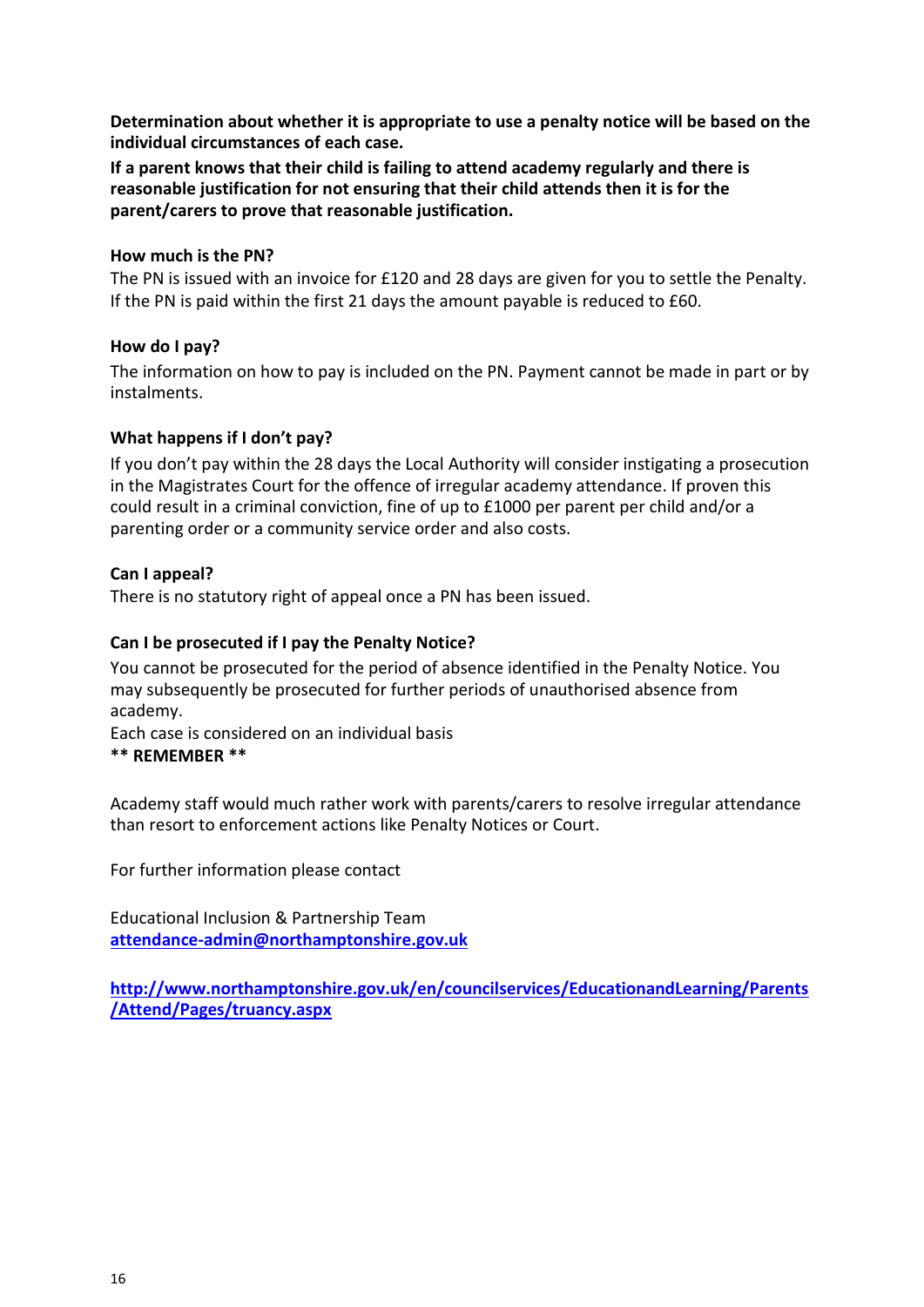## **Appendix 3: Attendance Letter Stage 1**



Date

Dear Recipient(s) TitleRecipient(s) Last Name

Following the attendance newsletter sent at the beginning of term, As a school we are concerned that Student(s) Full Name attendance has dropped below 95%. Student(s) First Name 's current attendance can be found within the Arbor app under attendance.

As I am sure you are aware, it is important that student(s) First Name maintains regular academy attendance, as any absence may interrupt his/her/their academic progress. You should also be aware that regular attendance is a legal requirement. Student(s) First Name's attendance will continue to be monitored. The school are setting a target of at least 95% and look forward to seeing a significant improvement over the next month.

As a school we are legally required to include any COVID related absence within our monthly attendance however we will be taking this into account.

If there are any issues you feel you would like assistance with regarding Student(s) First Name's attendance please contact the Family Support Worker, Mrs J Carson.

If your child's attendance continues to cause concern, it may be necessary to make a referral to the Education Entitlement Service and **a Fixed Penalty Notice by the Local Authority might be issued dependent on the outcome of this process.**

#### **Warning notices of the consequences will be sent to parents if:**

## **there has been 10 sessions of unauthorised absence in the previous 6 weeks there has been 5 consecutive days of unauthorised absence**

#### **an accumulation of absence leads to an attendance of 95% or less.**

If you have any questions please contact the academy office and we will be happy to assist you.

Yours sincerely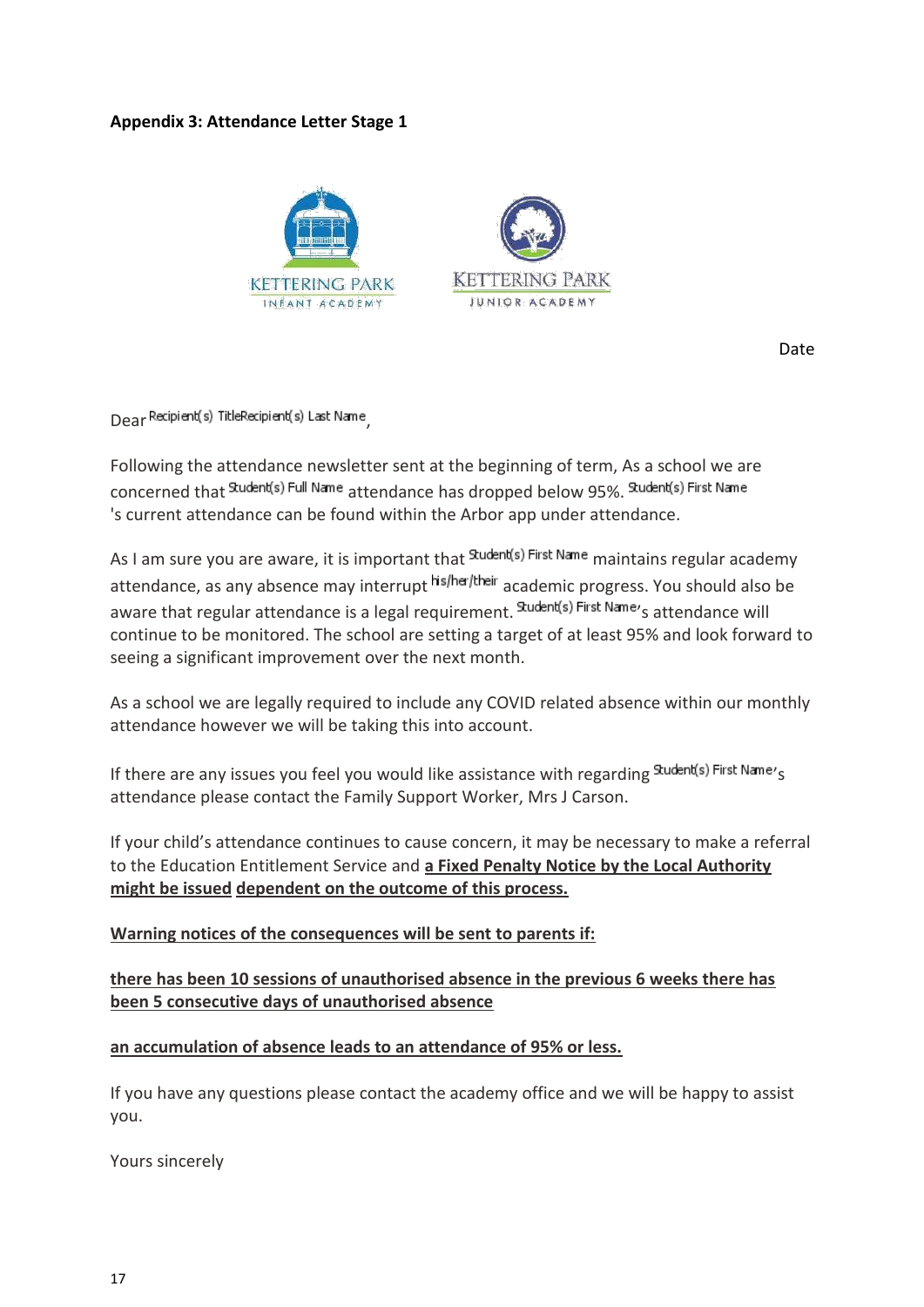## **Appendix 4: Attendance Letter Stage 2**



Dat e

Dear

On ………………………………… I wrote to you advising that your child's attendance had fallen to

…. %. Unfortunately, there has been no significant improvement in their attendance over the last month and this is continuing to cause concern. A copy of your child's attendance record is enclosed.

I must remind you that regular attendance is a legal requirement and it is important that any issues that may be the cause of this poor attendance are addressed as soon as possible. **Please contact the academy office within the next 7 days to arrange an appointment with the academy's Family Support Worker (FSW) to discuss ……….'s attendance and put a Parent Contract in place.** I enclose a leaflet outlining the Parent Contract process, please see our Attendance Policy for further details.

We will also discuss the initiation of an Early Help Assessment in order to help with improving ………….'s attendance.

Yours sincerely

Head teacher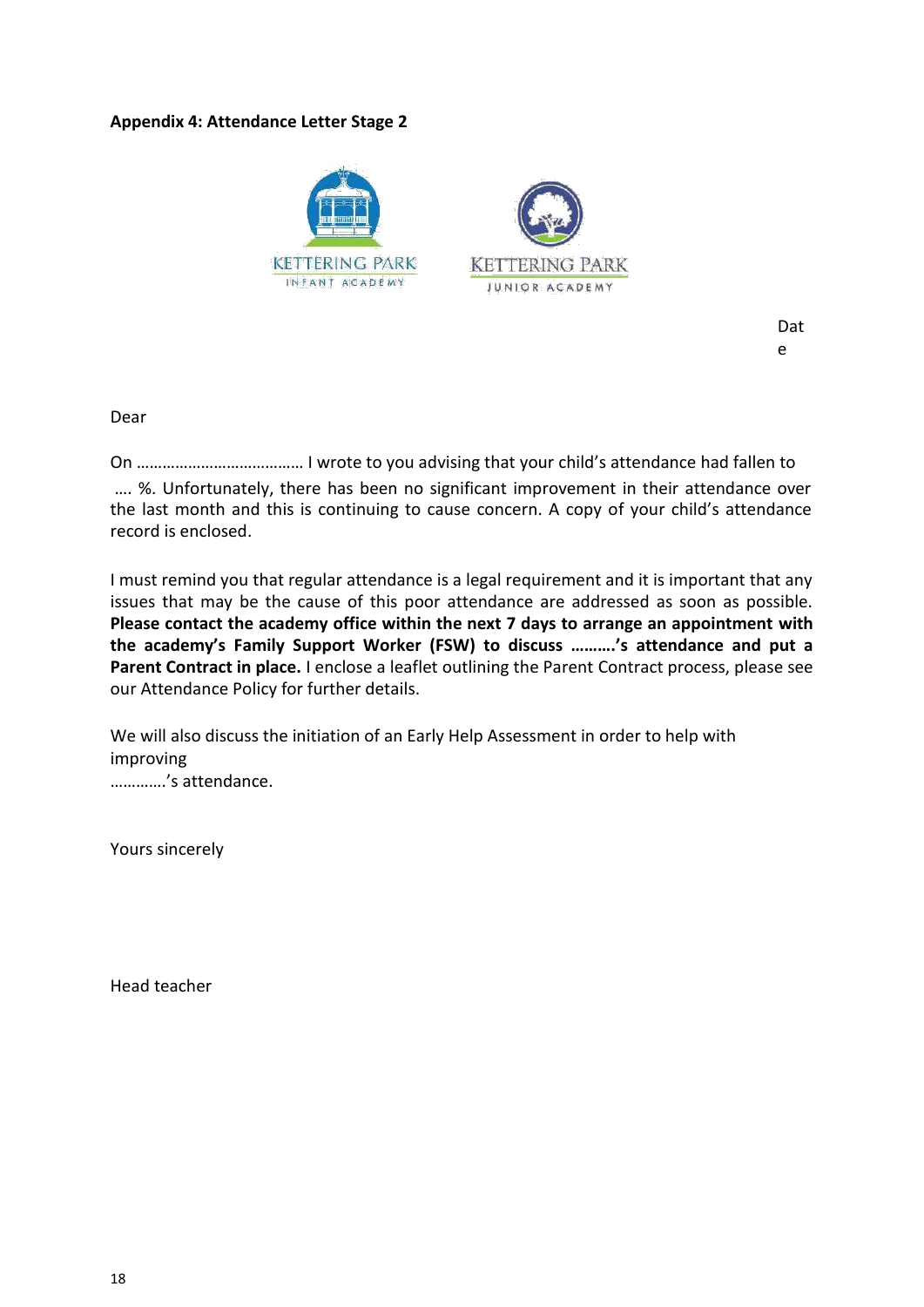### **Appendix 5: Information for Parents**

#### Parent Contract Meetings

What is a Parenting Contract Meeting and what is it for?

It is a meeting of those involved with your child's academy attendance. It will consider why attendance is so low and set targets to effect an improvement.

#### Why have I received this leaflet?

Because your child's academy attendance has fallen below 95% over the last 2 months – the same as missing twenty days over the year. Over the course of a child's education, this would mean missing about 1 1/2 YEARS education.

#### Who will be at the meeting?

You, your child, depending upon their age, and a senior member of staff from academy. You may wish to bring a friend/family member for support. Other professionals involved with the family may also be invited.

#### What will happen?

You (and your child) will be encouraged to explain why the academy attendance is so poor. Be honest – the meeting aims to find solutions and to avoid any further action by working together.

#### How will I know what has been agreed?

You will be asked to sign a written Parenting Contract, stating what action is to be taken, who is to do what and when. There should be actions for all and an attendance target of 95%. You will receive a copy of the agreement which will be reviewed within 5 academy weeks.

#### How many meetings will I have to attend?

The Parenting Contract Meeting may be followed by a further 5 week review if attendance has improved considerably but not reached the agreed target. If attendance targets are not met and there is little improvement we will request the intervention of the Education and Inclusion Partnership Team.

#### Remember

From the date of the first meeting all absences will be unauthorised unless a medical certificate or other supporting evidence is provided and agreed by the Head teacher.

Useful contact:

Northamptonshire Parent Partnership contact@npps.info 01604 363111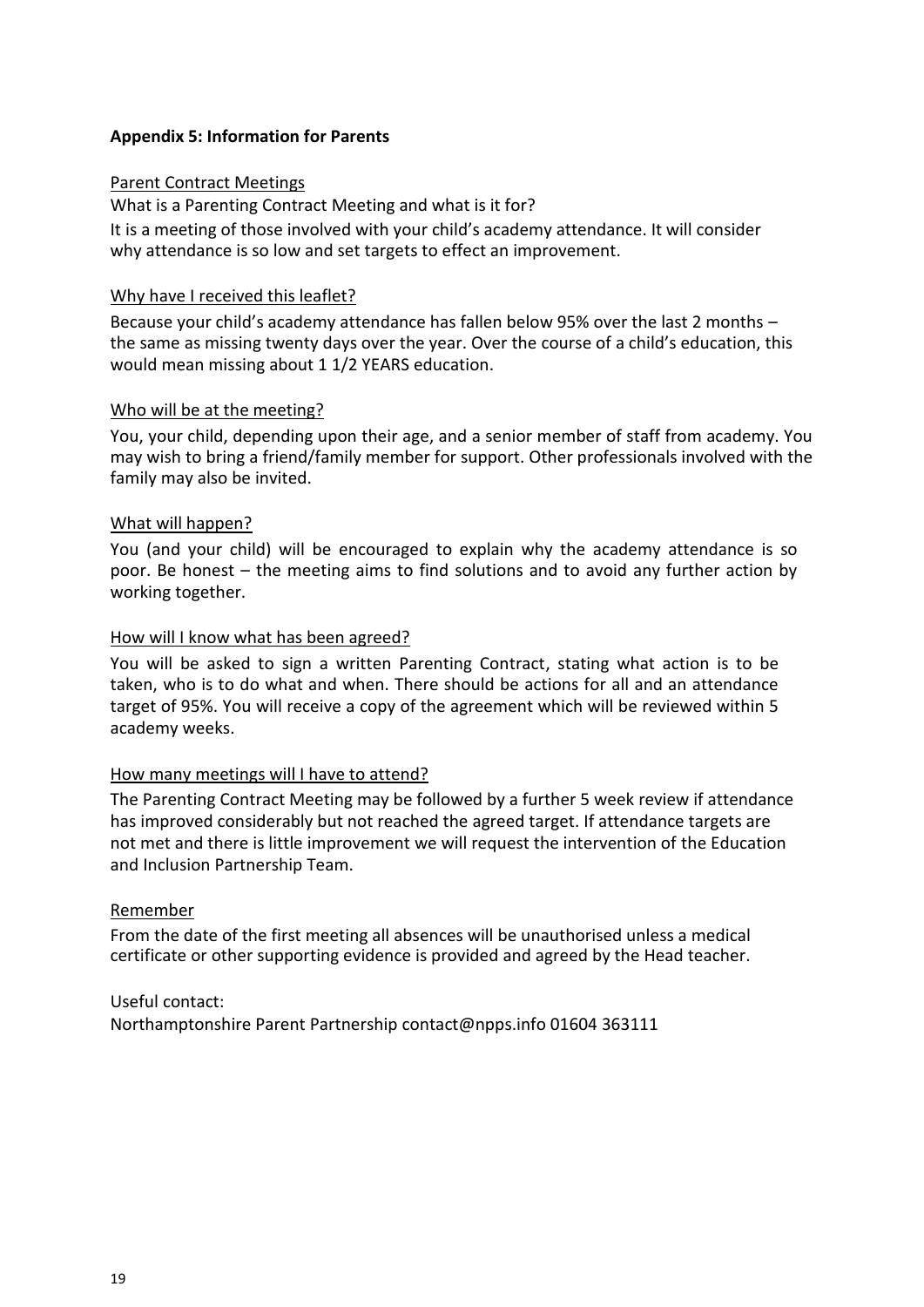#### **Appendix 6: Parenting Contract**



### PARENTING CONTRACT BETWEEN PARK INFANT/ JUNIOR ACADEMY, PARENT(S): AND CHILD:

| Pupil:                                                                                                           | DOB: |
|------------------------------------------------------------------------------------------------------------------|------|
| Year Group:                                                                                                      |      |
| Ethnicity:                                                                                                       |      |
| Address:                                                                                                         |      |
| Post Code:                                                                                                       |      |
| Parent/Carer Name:                                                                                               | DOB: |
| Gender:                                                                                                          |      |
| Ethnicity:                                                                                                       |      |
| Do you consider yourself to have a disability: YES/NO                                                            |      |
| If YES please state details:                                                                                     |      |
| Parent/Carer Name:                                                                                               | DOB: |
| Gender:                                                                                                          |      |
| Ethnicity:                                                                                                       |      |
| Do you consider yourself to have a disability: YES/NO<br>If YES please state details:                            |      |
| Parent/Carer Name:                                                                                               | DOB: |
| Gender:                                                                                                          |      |
| Ethnicity: Do you consider yourself to have a disability:<br>YES/NO                                              |      |
| If YES please state details:                                                                                     |      |
| Please include all those with parental responsibility including those who have day to<br>day care for the child. |      |

| Sibling[s] Names: | Academy: | DOB: |
|-------------------|----------|------|

Are there any attendance issues with these children?

Name of Chair of Meeting: Family Support Worker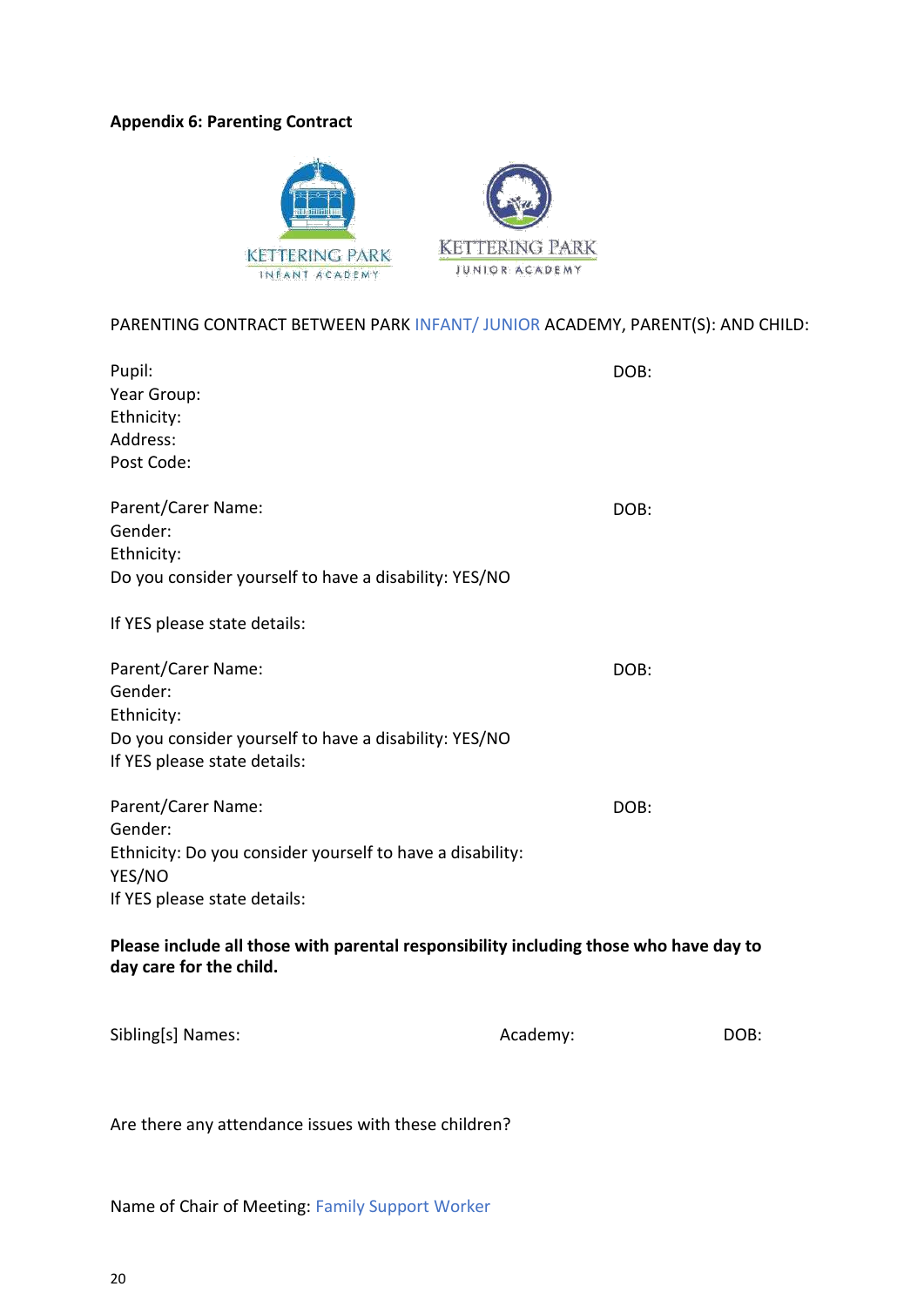Purpose of Agreement: To improve the above pupils academy attendance record and avoid legal action being taken.

Summary of involvement: -

### **Multi-Agency involvement**

Are any agencies involved currently with Parent?

If yes please give details: Summary of Areas of Concern:

| <b>Issues Raised (please</b><br>detail below) | Yes | No | Issues Raised (please detail<br>below) | Yes | No |
|-----------------------------------------------|-----|----|----------------------------------------|-----|----|
| <b>Alleged Bullying</b>                       |     |    | Peer/Staff relationships               |     |    |
| Medical                                       |     |    | Academic                               |     |    |
| Home related<br>difficulties                  |     |    | Behaviour/Attitude                     |     |    |
| Transport                                     |     |    | Community/other                        |     |    |

Agreed Action: - I/We the parent[s] agree to address the following target areas for improvement in attendance and/or punctuality and to co-operate fully within these aims:

Attendance between now and ……………………………. Minimum 90%

Please include actions for all (where appropriate) and ensure these are clear with who is carrying out action and timescales.

1.

2.

3.

If I am concerned about my aspect of the delivery of the plan I will contact ……………………………… without delay.

Timescale: - The Parenting Contract will be reviewed within 3 academy weeks:

Date: Contract Contract Contract Contract Contract Contract Contract Contract Contract Contract Contract Contract Contract Contract Contract Contract Contract Contract Contract Contract Contract Contract Contract Contract

If the targets are met then this contract will be reviewed. If there is significant improvement and support has been put in place that needs to be monitored the PCM can be extended with a PCM review for a further 5 weeks. However, if the targets are not and there is no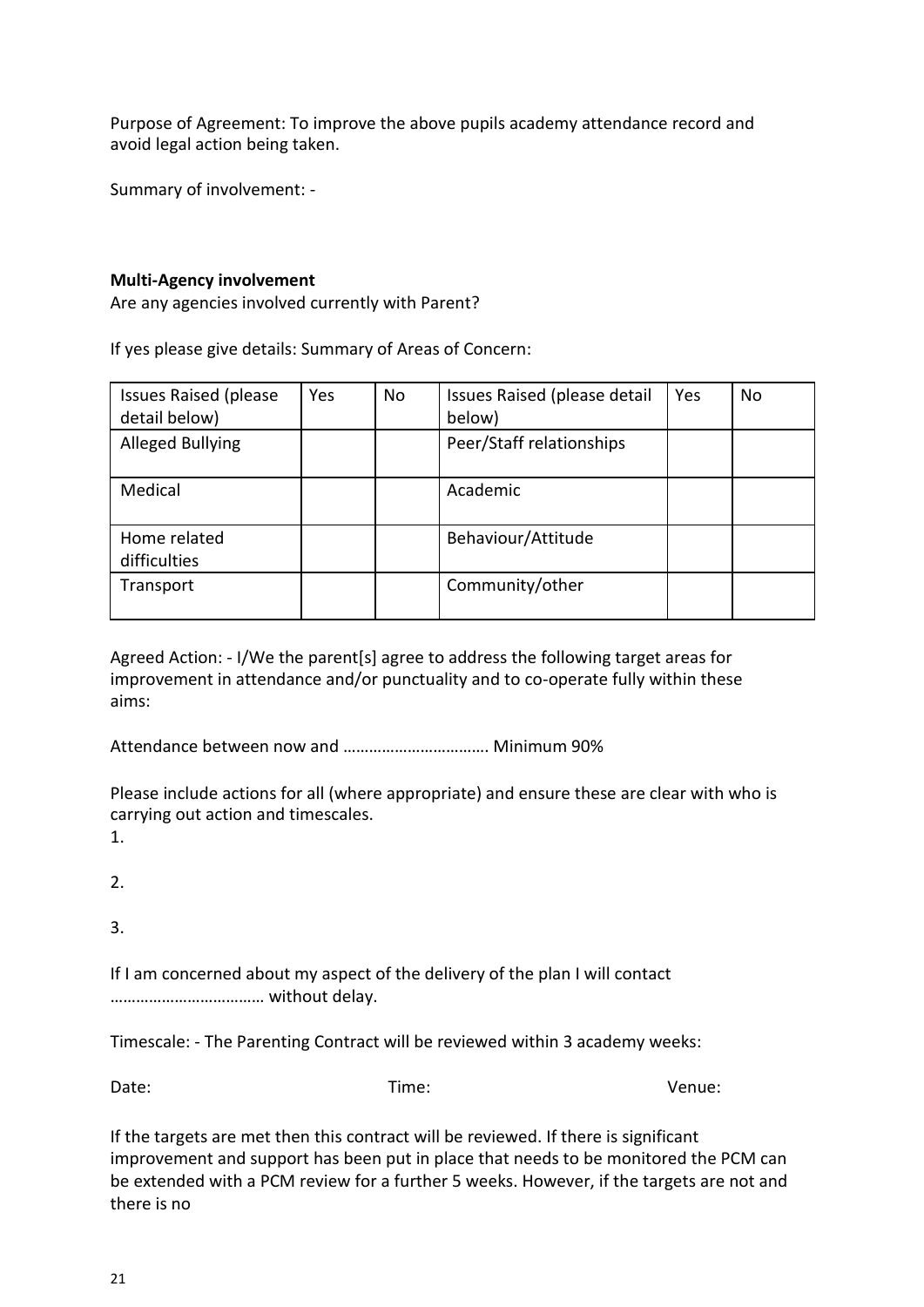legitimate reason for the non-attendance then contact will be made to the Education and Inclusion Partnership Team. This may result in:

• A Fixed Penalty Notice payable up to £120 fine without further reference to you For a penalty notice this warning is valid for 12 months. Alternatively you may be subject to proceedings by way of:

• Prosecution under s444 (1) Education Act 1996, where if convicted you may be fined up to £1,000.

• Prosecution under s444 (1) (a) Education Act 1996 where if convicted you may be fined up to £2,500 and/or 3 months imprisonment.

Parents Signatures:

Also Present: Pupil:

Academy Rep:

Others:

Date: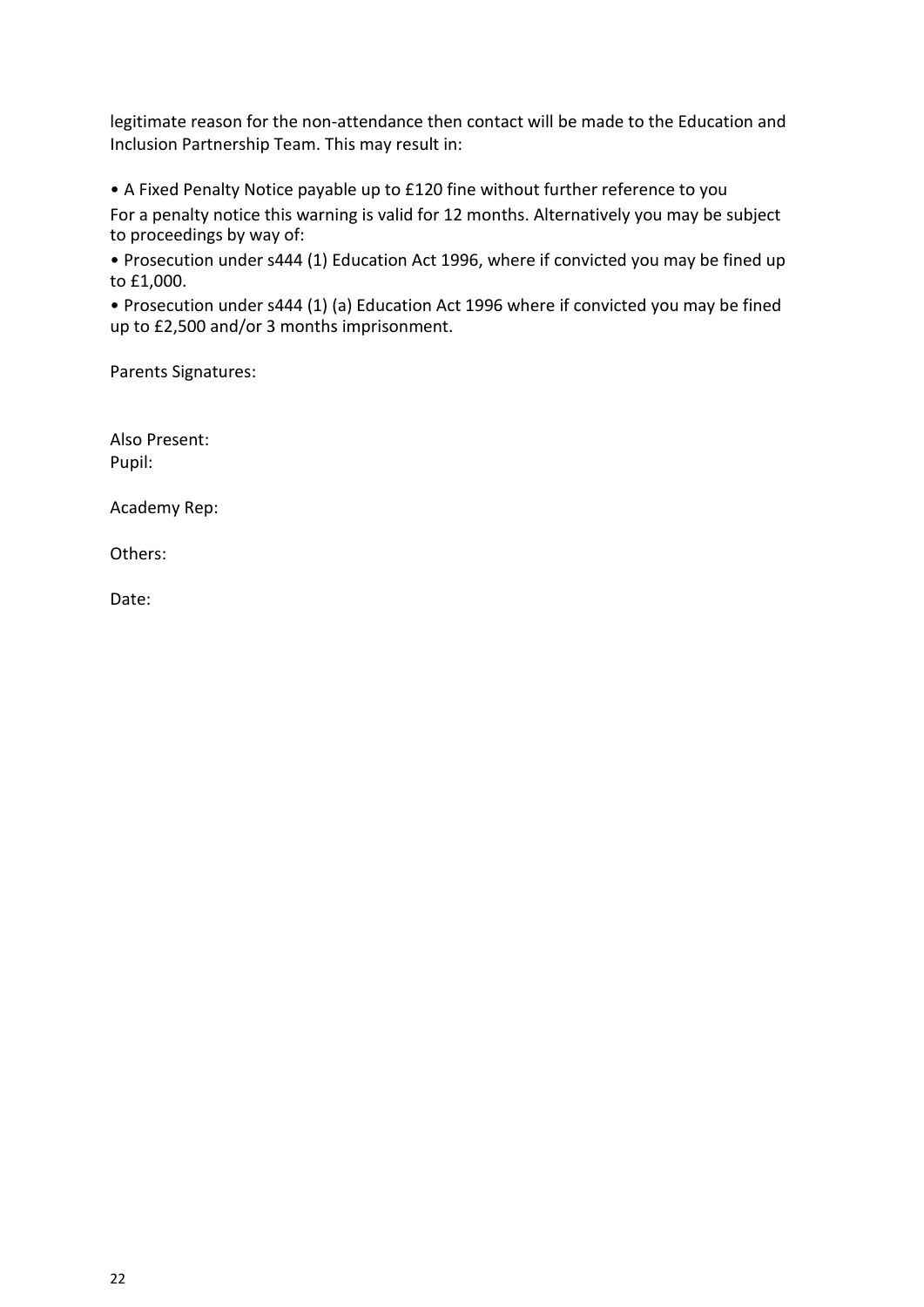## **Appendix 7: Attendance Letter Stage 3**



Date:

Dear…………..

Re:

I am disappointed not to have heard from you following my previous letter dated ……………….. requesting a meeting to discuss a Parent Contract regarding ……………………'s attendance. I am also disappointed that you did not attend the Parent Contract Meeting arranged for………….. on ……………..

Whilst your involvement in any Parent Contract is voluntary, you should be aware that, should ………………….'s attendance remain irregular, the Local Authority may take more formal action. This could result in a Police and Criminal Evidence (PACE) interview being held under caution in accordance with the Police and Criminal Evidence Act 1984. You should also be aware that if convicted of an offence of failing to ensure regular attendance of your child at academy under Section 444, 1/1A Education Act 1996, you could be fined up to £1000/£2500 and/or receive a term of imprisonment not exceeding 3 months. I hope that you will work with us to improve your child's attendance and therefore avoid the need for legal proceedings to be implemented.

To this end I would ask you to contact our Family Support Worker in order to discuss the implementation of an Early Help Assessment within the next 7 days. If we do not hear from you within this time a referral will be made to the Education and Inclusion Partnership Team.

Yours sincerely

Head teacher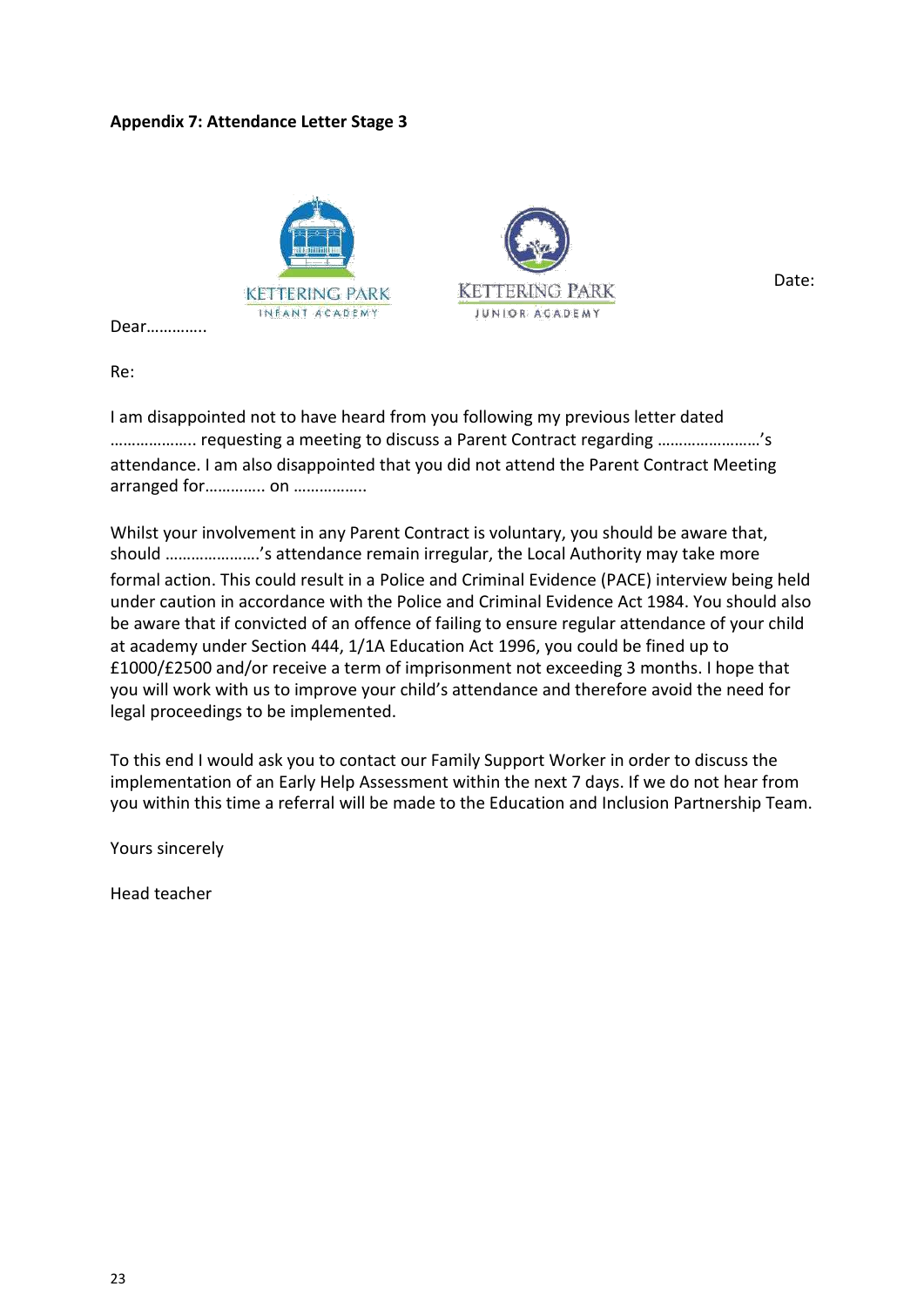#### **Appendix 8: Parenting Contract Review**





**DOB:**

## **PARENTING CONTRACT REVIEW Pupil's Name:**

Purpose of Original Agreement

To improve the above pupil's academy attendance record and avoid legal action being taken by the Authority.

| Since the Parenting Contract made on in the monitoring period |  |  |
|---------------------------------------------------------------|--|--|
|                                                               |  |  |

Therefore, whilst \_\_\_\_\_\_\_\_\_\_\_\_\_\_\_'s attendance remains acceptable no court action will be taken against the parents at this time.

1. Are there any additional issues since the last meeting to be addressed?

| <b>Issues Raised</b><br>(please detail<br>below) | Yes | No | <b>Issues Raised (please)</b><br>detail below) | Yes. | No |
|--------------------------------------------------|-----|----|------------------------------------------------|------|----|
| <b>Alleged Bullying</b>                          |     |    | Peer/Staff relationships                       |      |    |
| Medical                                          |     |    | Academic                                       |      |    |
| Home related<br>difficulties                     |     |    | Behaviour/Attitude                             |      |    |
| Transport                                        |     |    | Community/other                                |      |    |

2. Are there any additional proposed actions?

Signatures: Parent(s)

Pupil

Academy Rep

**Other** 

Date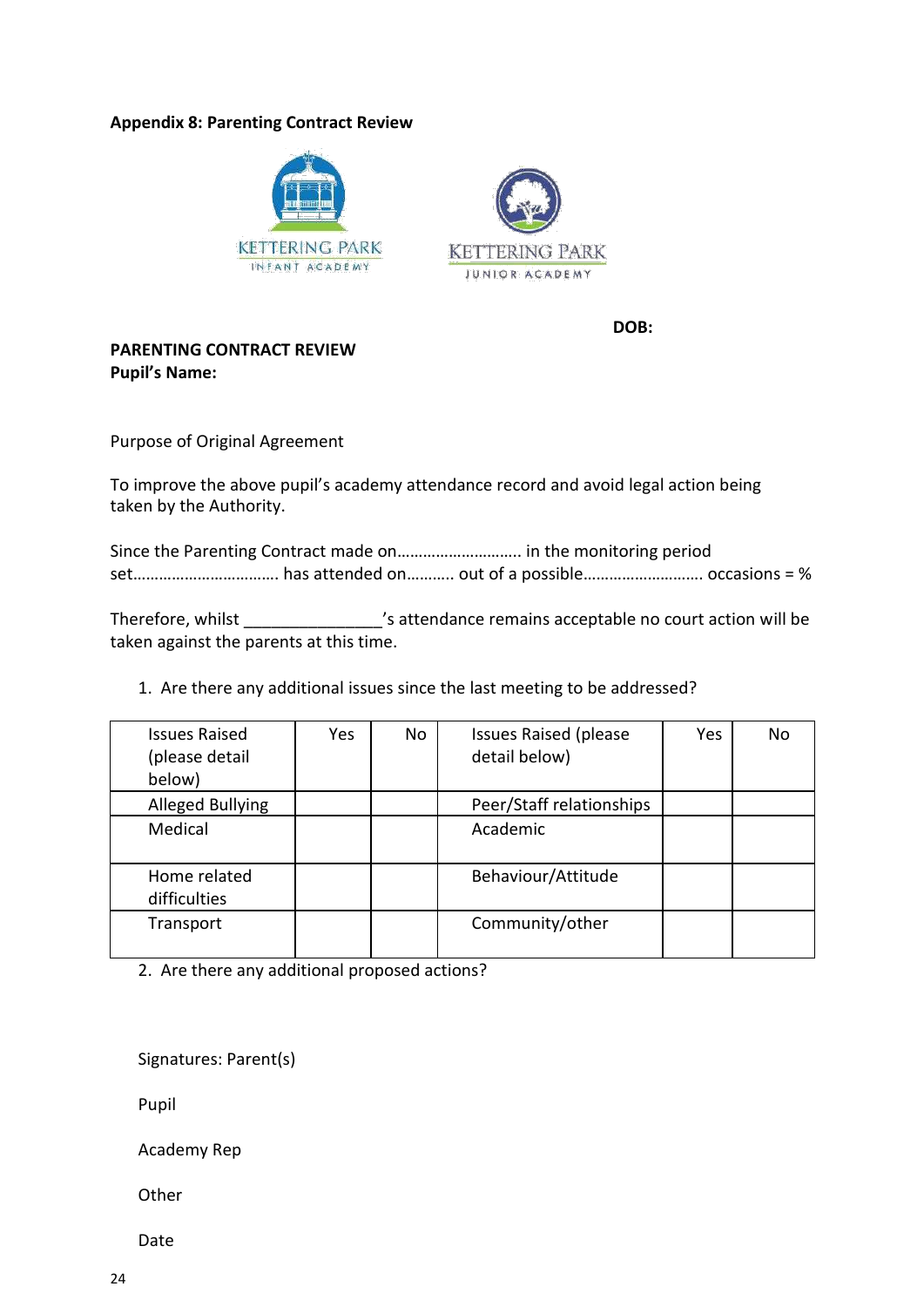## **Appendix 9: Attendance letter referral to Education and Inclusion Partnership Team**





Date:

Dear

Re: DOB:

I am writing to inform you that despite our efforts to support you, xxxx's attendance has not improved significantly. We have been monitoring your child's level of attendance since…………………. During this time you have received numerous communications explaining the importance of improving his/her attendance.

We met on **EXEC and set up a Parenting Contract which was reviewed on** 

----------------.

As there has been little/no improvement in………………………. 's attendance I am referring your case to the Education and Inclusion Partnership Team. They may take legal action which could include issuing a fixed penalty notice. (PN)

If you wish to discuss this matter further, please do not hesitate to contact me.

Yours sincerely

Head teacher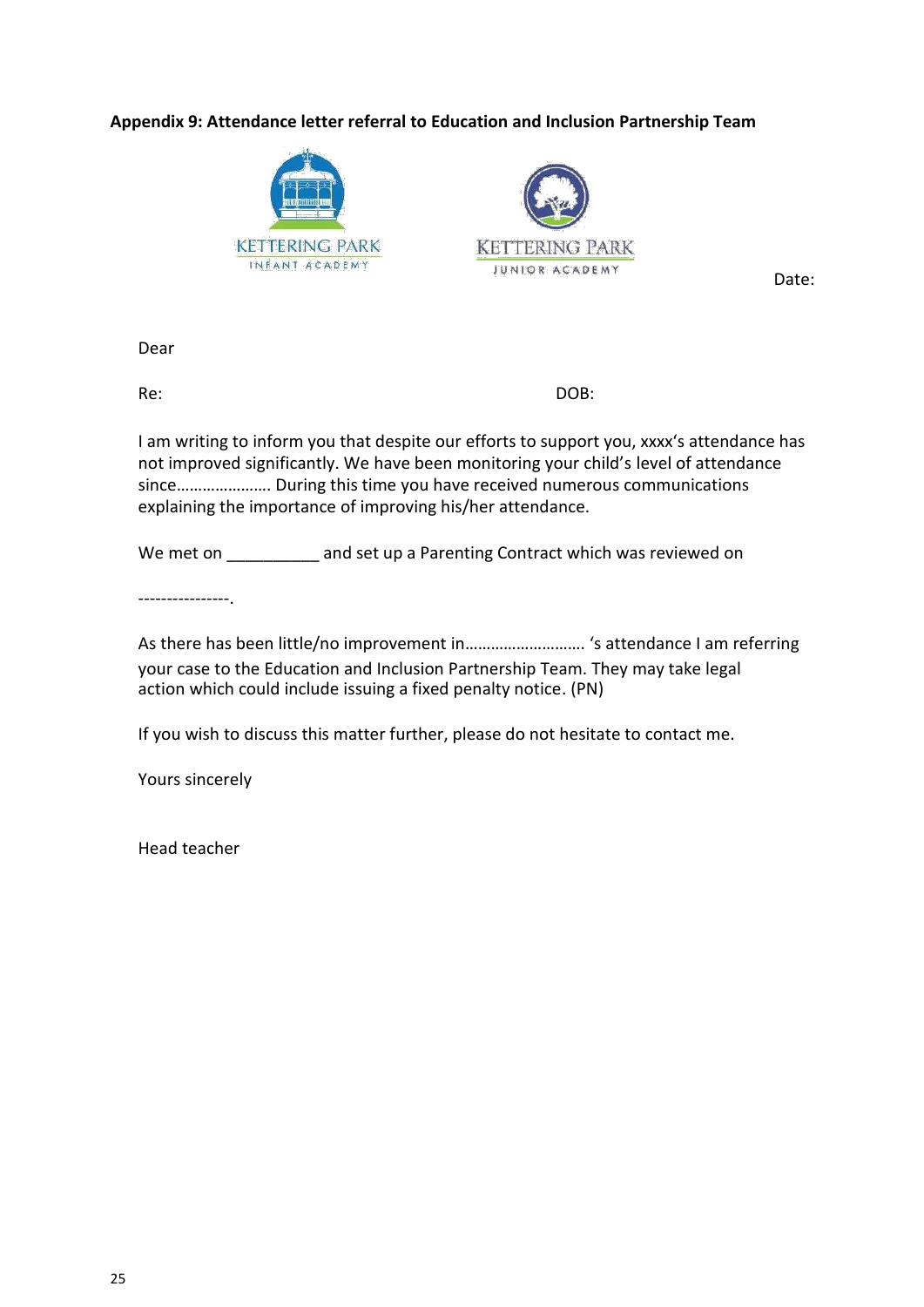## **Appendix 10: Attendance letter-12 or more sessions of unauthorised absence**



Dear

Re: DOB:

I am writing to inform you that I have noted 12 sessions of unauthorised absence within the last six weeks.

Our Attendance Policy details that 'Kettering Park Infant Academy and Kettering Park Junior Academy, the Local Authority and Government believe that absence during term time should be avoided as they can have a damaging effect on pupils' education and overall achievement'.

The Education (Pupil Registration) (England) (Amendment) Regulations 2013 explanatory notes states: Regulation 7 of the 2006 Regulations is amended to prohibit the proprietor of a maintained academy granting leave of absence to a pupil except where an application has been made in advance and the proprietor considers that there are exceptional circumstances relating to the application.'

In line with Northamptonshire County Council guidance, this unauthorised leave of absence has been referred to the Education Entitlement Service. This may result in prosecution proceedings, or a Fixed Penalty Notice. (PN) If a Fixed Penalty Notice (PN) is issued, a separate Notice would be issued to each parent for each child.

The rate per responsible adult per child will be £60 if paid within 21 days and rising to £120 if paid between 22 and 28 days. If the penalty notice is not paid, each parent may be liable to prosecution at the Magistrates Court, and if proved, each notice may receive a criminal conviction and/or fine to a maximum of £1000 plus costs.

Yours sincerely

Head teacher

Enc NCC Fixed Penalty Notice NCC Code of Conduct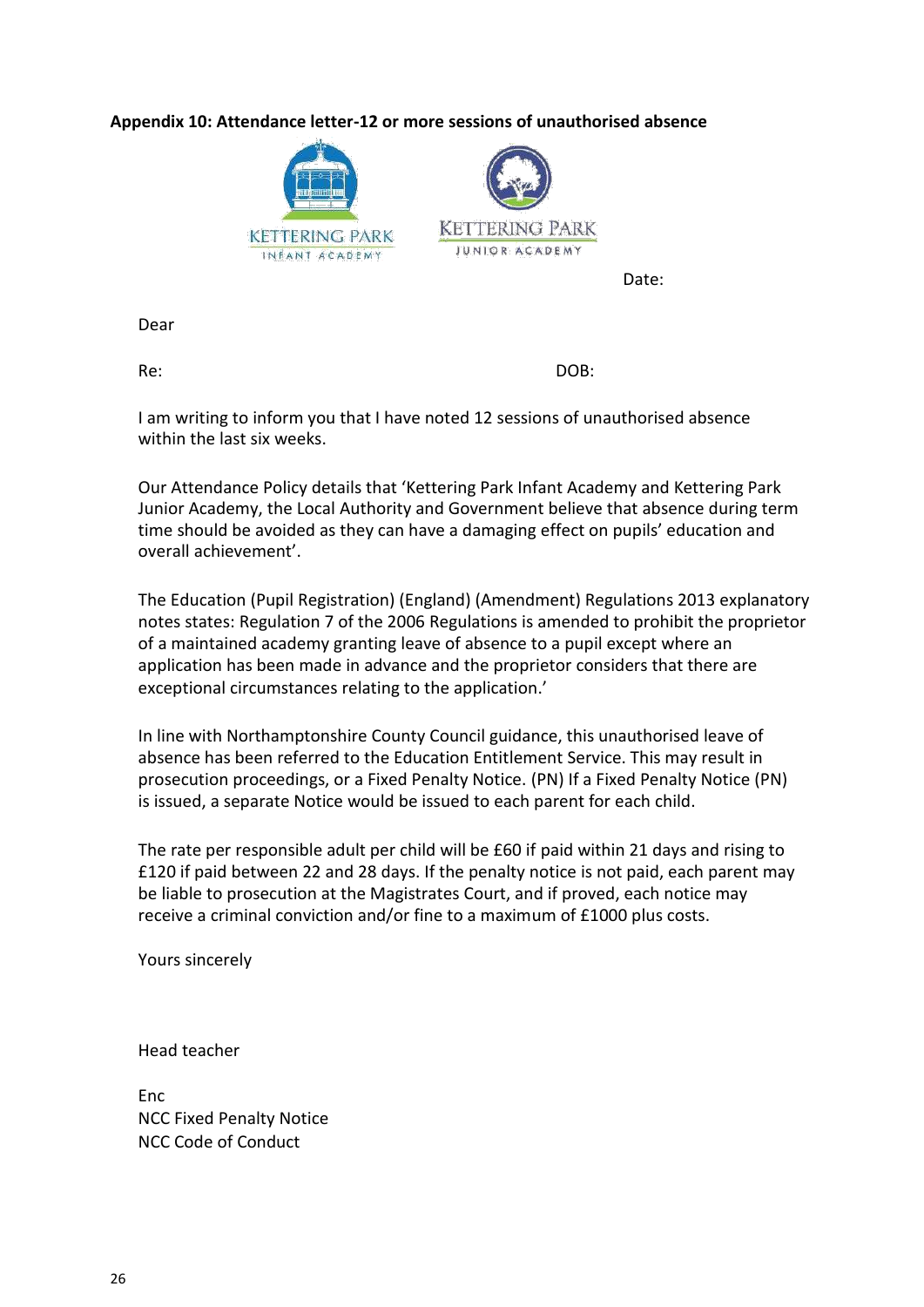## **Appendix 11: Response to request for term time absence**



Dear

Re: DOB:

Government guidelines prevent head teachers from granting any leave of absence during term time, unless there are exceptional circumstances. A family holiday during term time does not fall into the category of "exceptional circumstances".

The criteria for issuing Penalty Notices for unauthorised term time absence is 10 sessions (equivalent to 5 academy days in a 6 week period)

I understand you have requested a leave of absence between xxxxx and xxxxx which is within the academy's term time. This request has been declined by the head teacher and will be coded as unauthorised.

I will be referring the matter to the Educational Inclusion and Partnership Team for consideration of further action and as such I need to make you aware that the outcome could be a Penalty Notice, payable direct to the Local Authority. The Penalty Notice is £120 per parent/adult for each student to be paid within 28 days, decreasing to £60 if paid within 21 days. If the Penalty Notice is not paid within 28 days, the Local Authority may instigate legal proceedings under section 444 (1) of the Education Act 1996. If found guilty of an offence under this Act, parents will receive a criminal record and could be fined up to £1000.

I realise that the vast majority of parents do not take family holidays in term time as they recognise the significant impact this can have on their child's education. We support the government's stance on trying to reduce the amount of academy missed due to holidays and we hope that you will continue to support us by not planning a leave of absence during term time.

Yours sincerely

Mrs S Powell / Mrs A Walker Head Teacher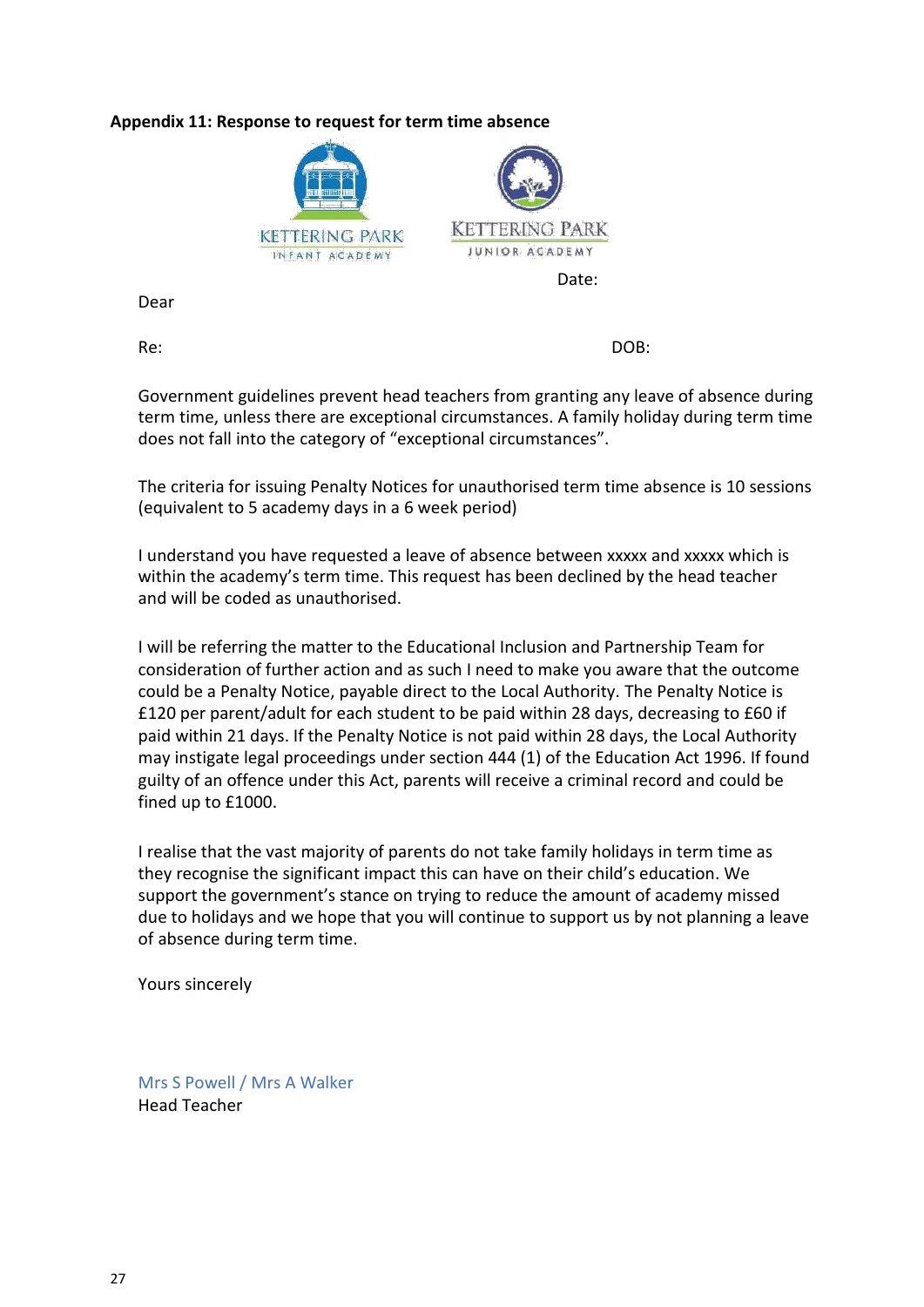## **Appendix 13**

#### **Attendance Protocol**

Doors to close at 8:55am, any child arriving between 8:55am and 9:05am will be marked as L in the register. The office will record the number of minutes late that they are.

Children arriving after 9:05am will be marked as a U in the register. The office will record the number of minutes that they arrive at school after 9:05am.

First response – this needs to be completed by 9:30am with all relevant information added to Arbor so that the FSW can make phone calls/visits as required.

#### **Covid Staggered timings for school day.**

Due to the Covid regulations our schools have introduce staggered timings for the start and end of the day. This is to ensure social distancing takes place while on the school premises. Any child arriving at the academy after the start time stated below must be signed in by their parent or carer at the Academy Office, giving a reason for the late arrival.

#### **Start of the day**

| 8.50am |
|--------|
| 8.40am |
| 8.40am |
| 8.45am |
| 8.30am |
| 8.45am |
| 8.30am |
|        |

#### End of the day

| <b>EYFS</b>       | 3.10pm |
|-------------------|--------|
| Year 1            | 3.00pm |
| Year <sub>2</sub> | 3.00pm |
| Year 3            | 3.15pm |
| Year 4            | 3pm    |
| Year 5            | 3.15pm |
| Year <sub>6</sub> | 3pm    |